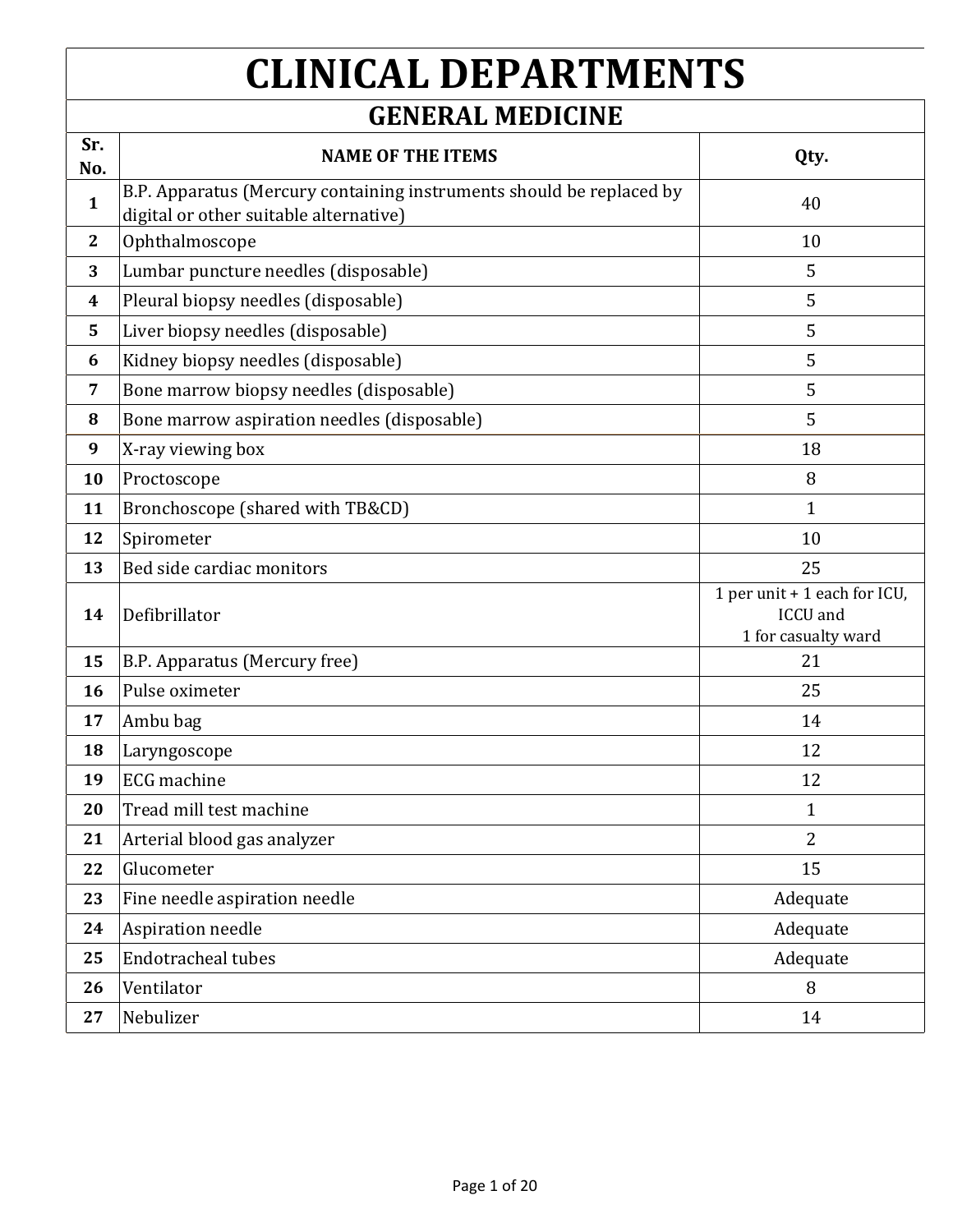| Sr.<br>No. | <b>NAME OF THE ITEMS</b>         | Qty.                                                                               |
|------------|----------------------------------|------------------------------------------------------------------------------------|
| 28         | <b>Portable Suction Machine</b>  | 2 with each ward,<br>1for ICU,<br>1 for ICCU,<br>1 for casualty ward,<br>1 for OPD |
| 29         | Infusion pumps                   | 1 with each bed of ICU<br>and ICCU plus 4 / unit                                   |
| 30         | Weighing scale                   | $2$ /unit + 2 in OPD                                                               |
| 31         | Multimedia Projector with Screen | $\overline{2}$                                                                     |
| 32         | Patient Examination table        | 10                                                                                 |
| 33         | Knee Hammer                      | 14                                                                                 |
| 34         | Computer                         | $1/$ unit,<br>$1/ICU$ ,<br>1/ICCU,<br>1/OPD                                        |
| 35         | Torch                            | 20                                                                                 |
| 36         | <b>Emergency Lights</b>          | 7                                                                                  |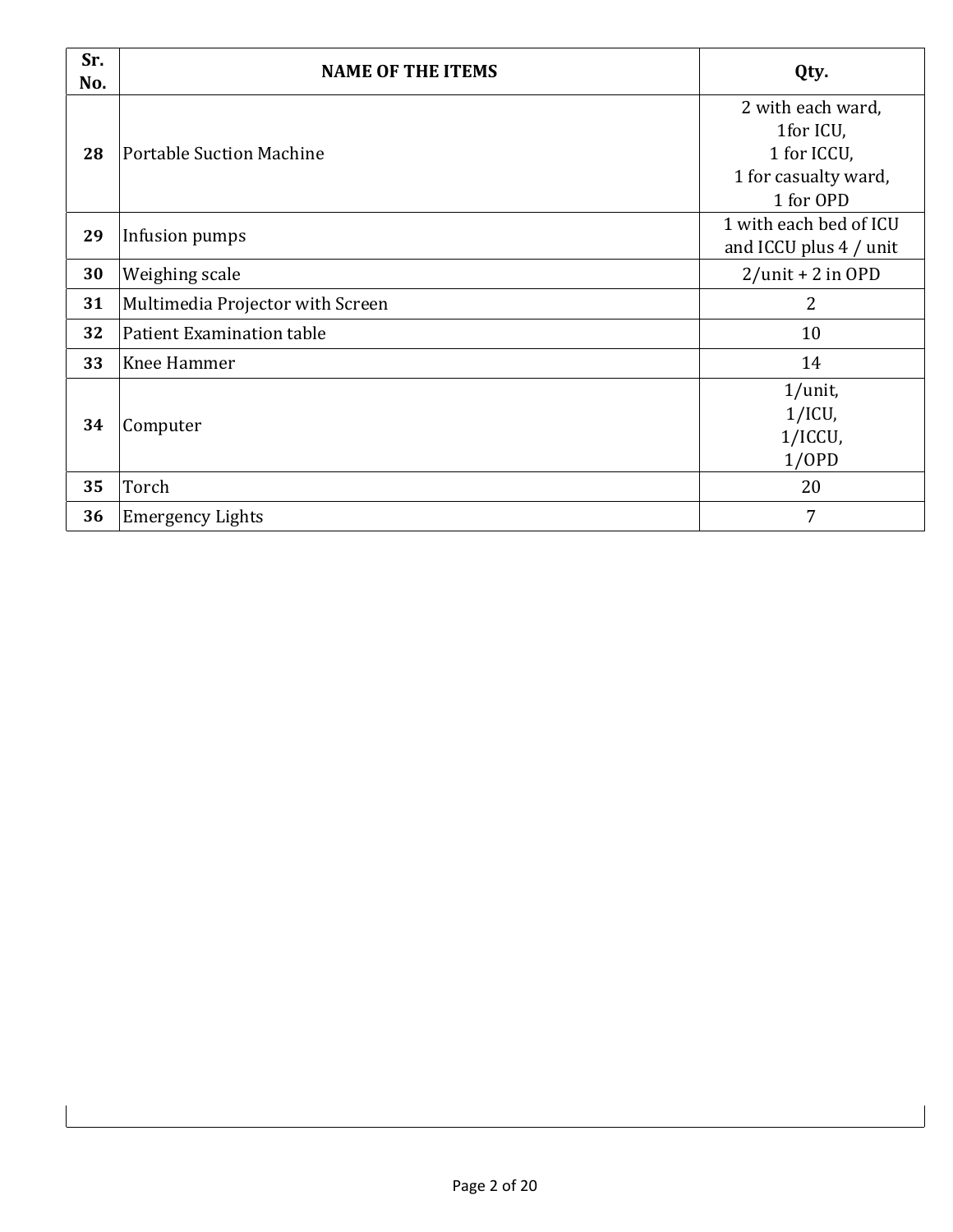|                  | <b>PAEDIATRICS</b>                                                     |                |
|------------------|------------------------------------------------------------------------|----------------|
| Sr.              | <b>NAME OF THE ITEMS</b>                                               | Qty.           |
| No.              |                                                                        |                |
| (A)              | <b>Resuscitation equipment:</b>                                        |                |
| $\mathbf{1}$     | Ambu bag and Face mask - Neonate & infant                              | 6              |
| $\mathbf{2}$     | Ambu bag & Face mask - Children                                        | 5              |
| 3                | Nasal prongs                                                           | Adequate       |
| 4                | Nasal catheters                                                        | Adequate       |
| 5                | <b>Endotracheal tubes</b>                                              | Adequate       |
| 6                | Suction apparatus                                                      | 6              |
| 7                | <b>Suction catheters</b>                                               | Adequate       |
| 8                | Laryngoscope - Infant                                                  | 5              |
| 9                | Laryngoscope - Children                                                | 5              |
| (B)              | <b>Oxygen Delivery System-</b>                                         |                |
| $\mathbf{1}$     | Oxygen Cylinder                                                        | 7              |
| 2                | Oxygen regulator                                                       | 7              |
| 3                | Oxygen Humidifiers                                                     | 7              |
| $\boldsymbol{4}$ | Oxygen head-box (of each size)                                         | Adequate       |
| 5                | Nebulizers                                                             | 6              |
| (C)              | <b>Drug Delivery Equipment/ Catheter/tube-</b>                         |                |
| $\mathbf{1}$     | <b>Blood Transfusion Set</b>                                           | Adequate       |
| $\mathbf{2}$     | Intra-venous (I.V.) Drip set                                           | Adequate       |
| 3                | Measure volume Set                                                     | Adequate       |
| $\boldsymbol{4}$ | Intra-venous (I.V.) Cannula (Butterfly type)                           | Adequate       |
| 5                | Intracath (different sizes)                                            | Adequate       |
| 6                | Umbilical vein Catheter                                                | Adequate       |
| 7                | <b>Infant Feeding tubes</b>                                            | Adequate       |
| 8                | Three way and four way valve                                           | Adequate       |
| (D)              | <b>Measurement Equipment</b>                                           |                |
|                  | <b>Digital Weighing machine</b>                                        |                |
| $\mathbf{1}$     | - Infant                                                               | $\overline{2}$ |
| $\mathbf{2}$     | - Child                                                                | 2              |
| 3                | - Neonates                                                             | $\overline{c}$ |
| $\boldsymbol{4}$ | Infantometer                                                           | 3              |
| 5                | Stadiometer                                                            | $\overline{4}$ |
| 6                | Measuring tape                                                         | Adequate       |
| 7                | Shakir's tape                                                          | Adequate       |
| 8                | Digital Thermometer-Oral                                               | Adequate       |
| 9                | BP measuring Instrument Digital & Mercury free with various cuff sizes | 6              |
| (E)              | <b>Work Lab and Investigations:</b>                                    |                |
| $\mathbf{1}$     | Bone marrow needle                                                     | $\overline{4}$ |
| $\mathbf{2}$     | Lumbar Puncture (L.P.) Needles                                         | $\overline{4}$ |
| 3                | Pleural aspiration needle                                              | 5              |
| $\boldsymbol{4}$ | X-ray view box                                                         | 10             |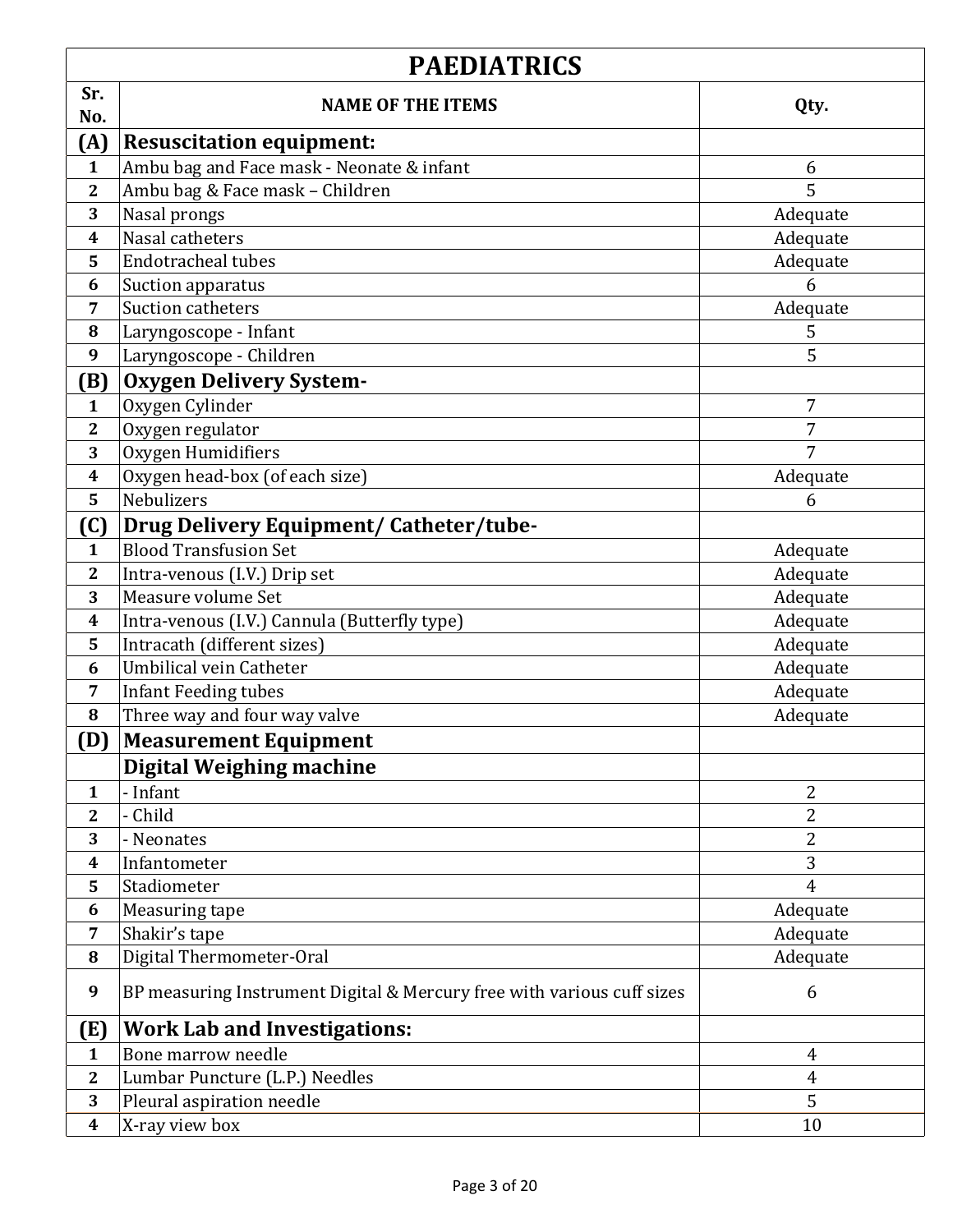| Sr.<br>No.     | <b>NAME OF THE ITEMS</b>            | Qty.     |
|----------------|-------------------------------------|----------|
| (F)            | <b>Miscellaneous</b>                |          |
| 1              | Glucometer                          | 5        |
| $\mathbf{2}$   | Pulse Oximeter                      | 10       |
| 3              | <b>CPAP</b> machine                 | 3        |
| 4              | Ventilator (neonatal and child)     | $2 + 2$  |
| 5              | Radiant Warmer                      | 9        |
| 6              | Phototherapy unit                   | 6        |
| $\overline{7}$ | Ophthalmoscope                      | 3        |
| 8              | <b>Pleural Fluid Collection Bag</b> | Adequate |
| 9              | <b>Urine Collection Bag</b>         | Adequate |
| 10             | LED phototherapy unit               | 3        |
| 11             | Multimedia Projector with Screen    |          |
| 12             | Laptop                              |          |
|                |                                     |          |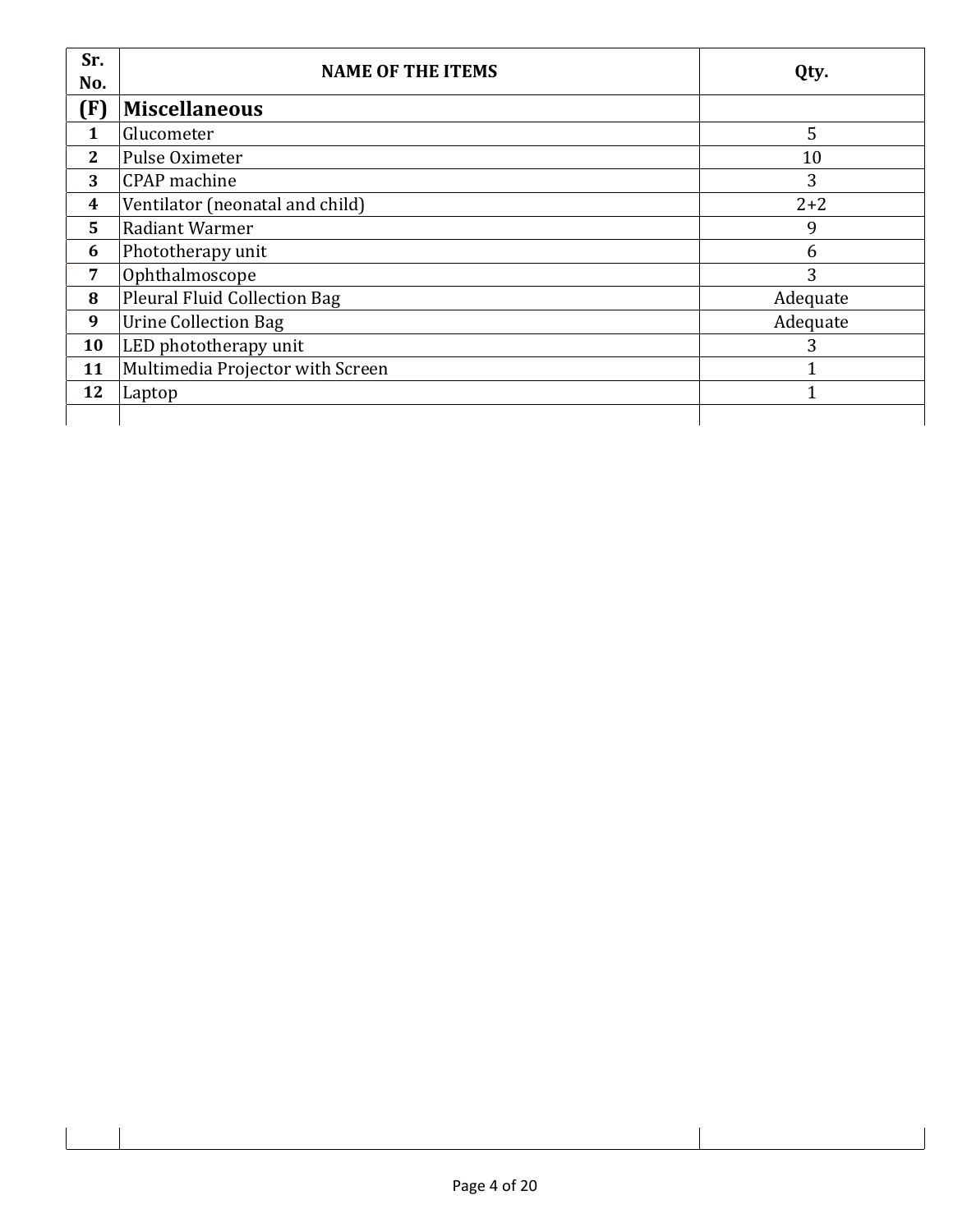| <b>TUBERCULOSIS &amp; CHEST DISEASES</b> |                                                                                                     |                |
|------------------------------------------|-----------------------------------------------------------------------------------------------------|----------------|
| Sr.<br>No.                               | <b>NAME OF THE ITEMS</b>                                                                            | Qty.           |
| 1                                        | Peak flow meters                                                                                    | 6              |
| $\overline{2}$                           | <b>Nebulizers</b>                                                                                   | 10             |
| 3                                        | Intercostal Drainage Facility                                                                       | 6              |
| $\boldsymbol{4}$                         | <b>Pleural Biopsy Needles</b>                                                                       | $\overline{4}$ |
| 5                                        | Pulse Oximeter                                                                                      | 10             |
| 6                                        | Rigid Bronchoscope                                                                                  |                |
| 7                                        | Pulmonary function Test machine with facility for spirometry, lung<br>volume and diffusion capacity | 1              |
| 8                                        | BP Instrument (Mercury based instruments to be replaced with suitable<br>alternatives)              | 9              |
| 9                                        | <b>Weighing Scale</b>                                                                               | 2              |
| 10                                       | <b>Height Scale</b>                                                                                 | $\overline{2}$ |
| 11                                       | Multimedia Projector with Screen                                                                    |                |

| <b>DERMATOLOGY, VENEROLOGY &amp; LEPROSY</b> |                                                                   |          |
|----------------------------------------------|-------------------------------------------------------------------|----------|
| Sr.<br>No.                                   | <b>NAME OF THE ITEMS</b>                                          | Qty.     |
| 1                                            | Hyfrecator/Electrosurgical instrument                             |          |
|                                              | Facilities for examining smears for bacteria, fungi, mycobacteria |          |
|                                              | and acantholytic cells                                            |          |
| 2                                            | (a) Light microscope                                              | 2        |
| 3                                            | (b) Giemsa stain                                                  | Adequate |
| 4                                            | (c) KOH smear                                                     | Adequate |
| 5                                            | Wood's lamp                                                       |          |
| 6                                            | Multi media Projector with Screen                                 |          |

| <b>PSYCHIATRY</b> |                                                                |      |
|-------------------|----------------------------------------------------------------|------|
| Sr.<br>No.        | <b>NAME OF THE ITEMS</b>                                       | Qty. |
| (A)               | General                                                        |      |
| 1                 | EEG machine (may be shared with medicine/neurology department) |      |
| $\mathbf{2}$      | Bio feed-back instruments (sets)                               | ◀    |
| 3                 | Alcohol breath analyzer                                        |      |
| (B)               | <b>Psychological Tests equipment</b>                           |      |
| 4                 | a) Projective tests                                            | 3    |
| 5                 | b) Intelligence Tests                                          | 3    |
| 6                 | c) Personality Tests                                           | 3    |
| 7                 | d) Neuro psychological tests                                   | 3    |
| 8                 | Multi media Projector with Screen                              |      |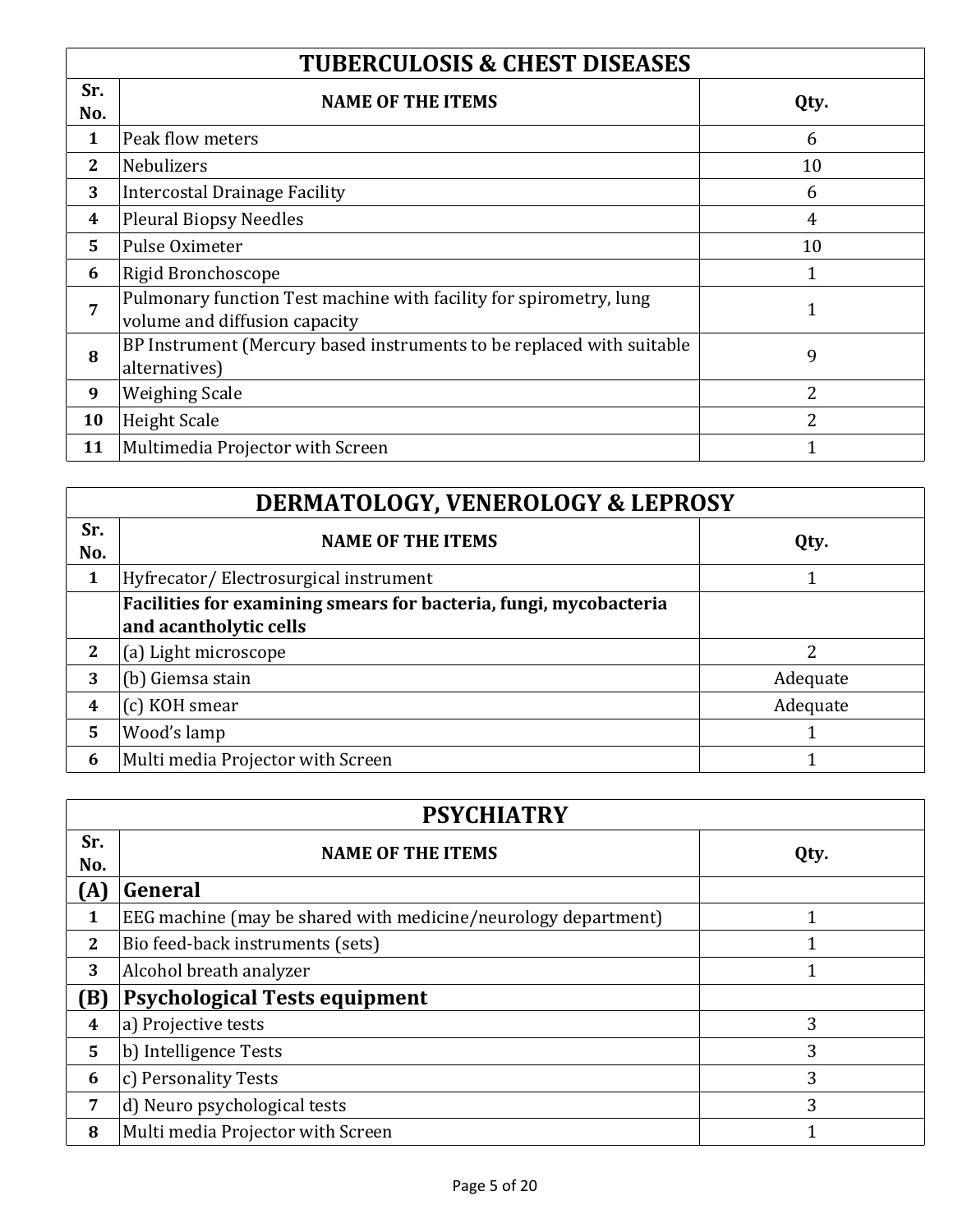| <b>GENERAL SURGERY</b> |                                                                                                                  |              |
|------------------------|------------------------------------------------------------------------------------------------------------------|--------------|
| Sr.                    | <b>NAME OF THE ITEMS</b>                                                                                         | Qty.         |
| No.<br>(A)             | <b>OPD</b>                                                                                                       |              |
| $\mathbf{1}$           | Digital/Electronic BP Apparatus, Weighing Machine, Stethoscope, Height<br>scale                                  | 6 each       |
| $\mathbf{2}$           | X ray viewing box 4 in 1                                                                                         | 6            |
| 3                      | Proctoscope                                                                                                      | 10           |
| (B)                    | Minor O.T.                                                                                                       | 2            |
| $\mathbf{1}$           | <b>Operation Theatre Table</b>                                                                                   | 2            |
| $\mathbf{2}$           | <b>Operation Theatre Ceiling light</b>                                                                           | 2            |
| 3                      | Pedestal lights                                                                                                  | 4            |
| 4                      | Electro-surgical cautery unit                                                                                    | 5            |
| 5                      | Suction                                                                                                          | 5            |
| 6                      | Pulse oximeter                                                                                                   | 5            |
| 7                      | Anesthesia Equipment                                                                                             | 1 set        |
| 8                      | Resuscitation kit                                                                                                | 1            |
| 9                      | Assorted surgical instrument for minor operation sets                                                            | 14           |
| 10                     | Autoclave                                                                                                        | 1            |
| <b>(C)</b>             | Wards                                                                                                            |              |
| $\mathbf{1}$           | Digital/Electronic BP Apparatus, Stethoscope                                                                     | 20 each      |
| $\mathbf{2}$           | Weighing Machine, Height scale                                                                                   | 10 each      |
| 3                      | Proctoscope                                                                                                      | 10           |
| 4                      | Non invasive Multi Para Monitors                                                                                 | 5            |
| 5                      | <b>ECG</b> machines                                                                                              | 5            |
| (D)                    | <b>Operation Theatre</b>                                                                                         |              |
| $\mathbf{1}$           | CC Camera for Student demonstration for OT                                                                       | 9            |
| $\mathbf{2}$           | <b>Operation Theatre Table</b>                                                                                   | 9            |
| 3                      | <b>Operation Theatre Ceiling light</b>                                                                           | 9            |
| $\boldsymbol{4}$       | Pedestal lights                                                                                                  | 9            |
| 5                      | Electro-surgical cautery unit                                                                                    | 15           |
| 6                      | Suction machine                                                                                                  | 10           |
| 7                      | Pulse oximeter                                                                                                   | 11           |
| 8                      | Anesthesia Equipment(as per requirement of Dept)                                                                 | 9 sets       |
| 9                      | Diagnostic and Operative laparoscope including one High Definition<br>with all accessories and hand instruments. | 2            |
| 10                     | C-arm image intensifier                                                                                          | $\mathbf{1}$ |
| 11                     | Assorted Open & Laparoscopic Stapling devices                                                                    | 2 sets       |
| 12                     | Multimedia Projector with Screen                                                                                 | 2            |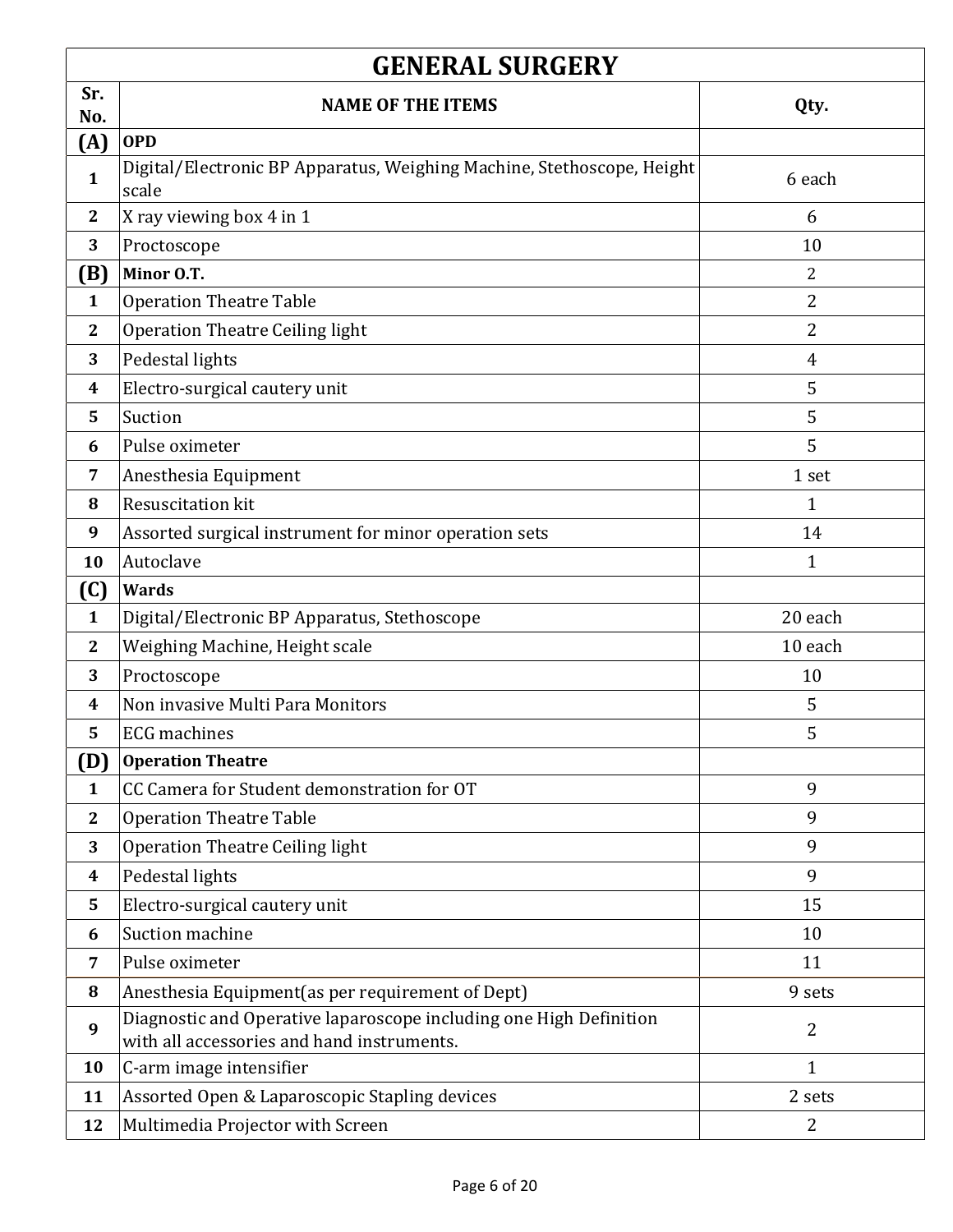| <b>ORTHOPAEDICS</b>     |                                                                                                                                                                                                |                |
|-------------------------|------------------------------------------------------------------------------------------------------------------------------------------------------------------------------------------------|----------------|
| Sr.<br>No.              | <b>NAME OF THE ITEMS</b>                                                                                                                                                                       | Qty.           |
| $\mathbf{1}$            | General instrumentation set for fracture reduction                                                                                                                                             | 8 sets         |
| $\mathbf{2}$            | Set for Hip Replacement                                                                                                                                                                        | $\mathbf{1}$   |
| 3                       | Set for knee replacement                                                                                                                                                                       | $\mathbf{1}$   |
| $\overline{\mathbf{4}}$ | Interlock nailing sets                                                                                                                                                                         | 1 each         |
| 5                       | Specific fixation sets (Proximal Humerus, Distal humerus,<br>Intertrochanter, proximal<br>and distal tibia, pelvic fixation, pedicle screw, lateral mass screw and<br>ACDF for cervical spine) | 1              |
| 6                       | <b>External Fixator</b>                                                                                                                                                                        | 10             |
| 7                       | Fracture reduction OT tables                                                                                                                                                                   | $\mathbf{1}$   |
| 8                       | Simple OT tables                                                                                                                                                                               | $\overline{2}$ |
| 9                       | Cautery machines                                                                                                                                                                               | $\mathbf{1}$   |
| 10                      | Electrical drill and reamer set                                                                                                                                                                | $\mathbf{1}$   |
| 11                      | C-Arm (Image Intensifier)                                                                                                                                                                      | $\mathbf{1}$   |
| 12                      | Portable X-ray Machine                                                                                                                                                                         | $\mathbf{1}$   |
| 13                      | Arthroscope                                                                                                                                                                                    | $\mathbf{1}$   |
| 14                      | Multimedia Projector                                                                                                                                                                           | $\mathbf{1}$   |
| 15                      | Plaster room equipment (sets) with plastic table.                                                                                                                                              | $\overline{2}$ |
| 16                      | Physiotherapy and occupational Therapy equipment sets                                                                                                                                          | Adequate       |
| 17                      | Movie Camera for demonstration of live operations                                                                                                                                              | $\mathbf{1}$   |
| 18                      | Plaster tables                                                                                                                                                                                 | 2              |
| 19                      | Electric plaster cutter                                                                                                                                                                        | $\overline{4}$ |
| 20                      | Reflex hammer                                                                                                                                                                                  | 10             |
| 21                      | Measure tape                                                                                                                                                                                   | 20             |
| 22                      | Goniometer                                                                                                                                                                                     | 10             |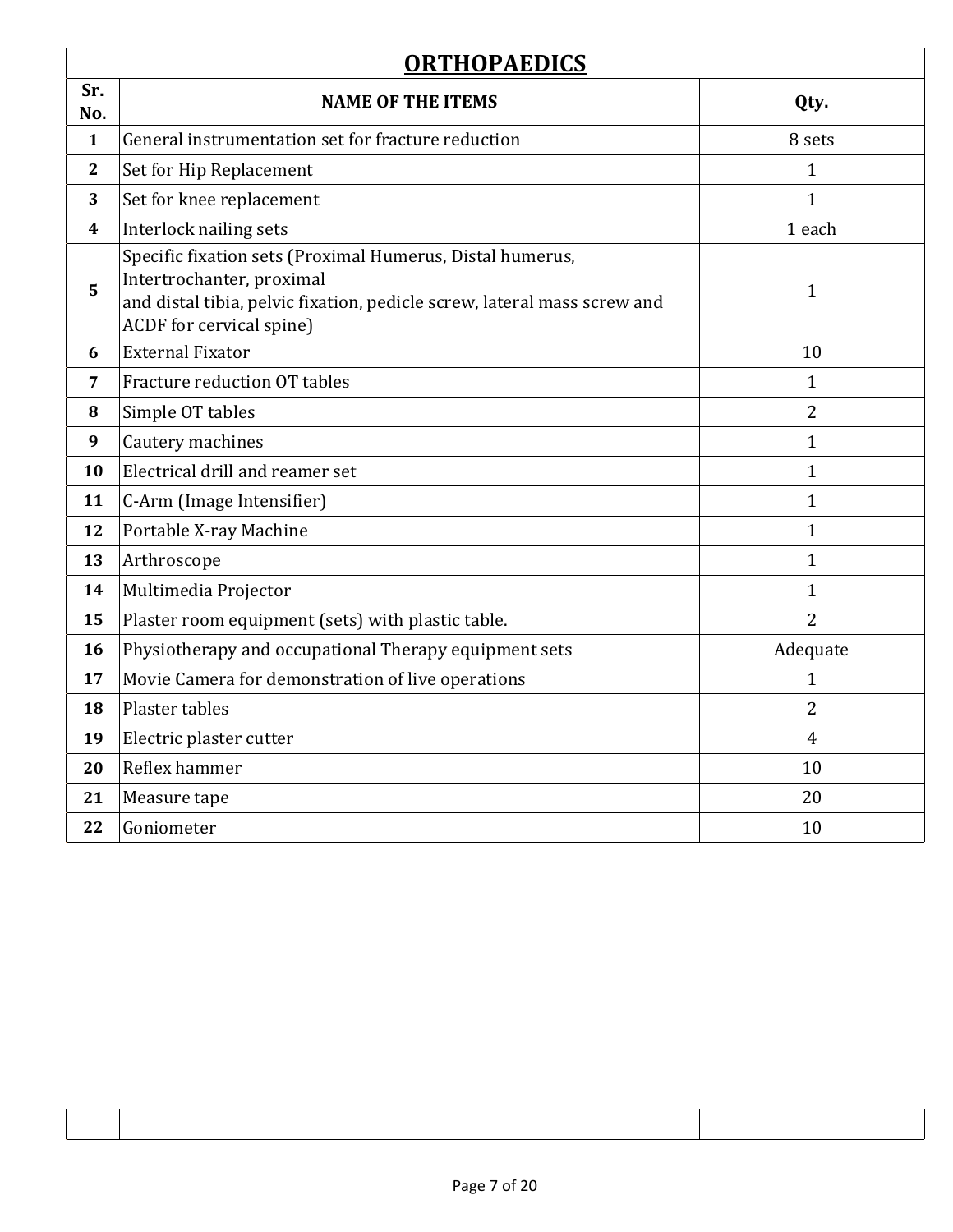| <b>OPHTHALMOLOGY</b>    |                                                           |                     |
|-------------------------|-----------------------------------------------------------|---------------------|
| Sr.                     | <b>NAME OF THE ITEMS</b>                                  | Qty.                |
| No.                     |                                                           |                     |
| (A)                     | 0.P.D.                                                    |                     |
| $\mathbf{1}$            | Snellen Chart/Snellen drum with or without remote control | $\overline{4}$      |
| $\overline{\mathbf{2}}$ | Trial set with trial frame both for adult and children    | 4                   |
| 3                       | <b>Automated Perimeter</b>                                | 1                   |
| 4                       | Color vision chart -Original Ishihara                     | 3<br>$\overline{4}$ |
| 5<br>6                  | Near vision chart with different languages<br>Torch       | Adequate            |
| 7                       | Ophthalmoscope (Direct)                                   | 4                   |
| 8                       | <b>Streak Retinoscope</b>                                 | 4                   |
| 9                       | Indirect Ophthalmoscope                                   | 3                   |
| 10                      | Slit lamp                                                 | 3                   |
| 11                      | Applanation tonometer                                     | 3                   |
| 12                      | Keratometer                                               | 1                   |
| 13                      | <b>Maddox Rod</b>                                         | 1                   |
| 14                      | <b>Maddox Wing</b>                                        | 1                   |
| 15                      | Diplopia goggles                                          | $\mathbf{1}$        |
| 16                      | Gonioscope                                                | $\overline{2}$      |
| 17                      | Placido disc                                              | 1                   |
| 18                      | Prism Bar                                                 | 1                   |
| 19                      | Schiotz's tonometer                                       | $\overline{4}$      |
| (B)                     | <b>Major Operation Theatre</b>                            |                     |
| 20                      | Operating microscope with TV Unit with camera             | $\overline{2}$      |
| 21                      | Cataract set                                              | 7                   |
| 22                      | Glaucoma set                                              | 4                   |
| 23                      | DCT/DCRR set                                              | 2                   |
| 24                      | <b>Entropion set</b>                                      | 3                   |
| 25                      | <b>Enucleation set</b>                                    | 5                   |
| 26                      | <b>Evisceration set</b>                                   | $\overline{2}$      |
| 27                      | Squint set                                                | 3                   |
| (C)                     | <b>General Ophthalmic Equipment</b>                       |                     |
| 28                      | <b>Operation Theatre Table</b>                            | $\overline{2}$      |
| 29                      | <b>Operation Theatre Light</b>                            | $\overline{2}$      |
| (D)                     | Wards:                                                    |                     |
| 30                      | Slit lamp                                                 | $\overline{2}$      |
| 31                      | Snellen chart/Snellen drum with or without remote control | $\mathbf{1}$        |
| 32                      | Trial set with trial frame both for adult and children    | $\mathbf{1}$        |
| 33                      | Near vision chart with different languages                | $\mathbf{1}$        |
| 34                      | Torch                                                     | Adequate            |
| 35                      | Ophthalmoscope                                            | 1                   |
| 36                      | Indirect Ophthalmoscope                                   | $\mathbf{1}$        |
| 37                      | Multi media Projector with Screen                         | $\mathbf{1}$        |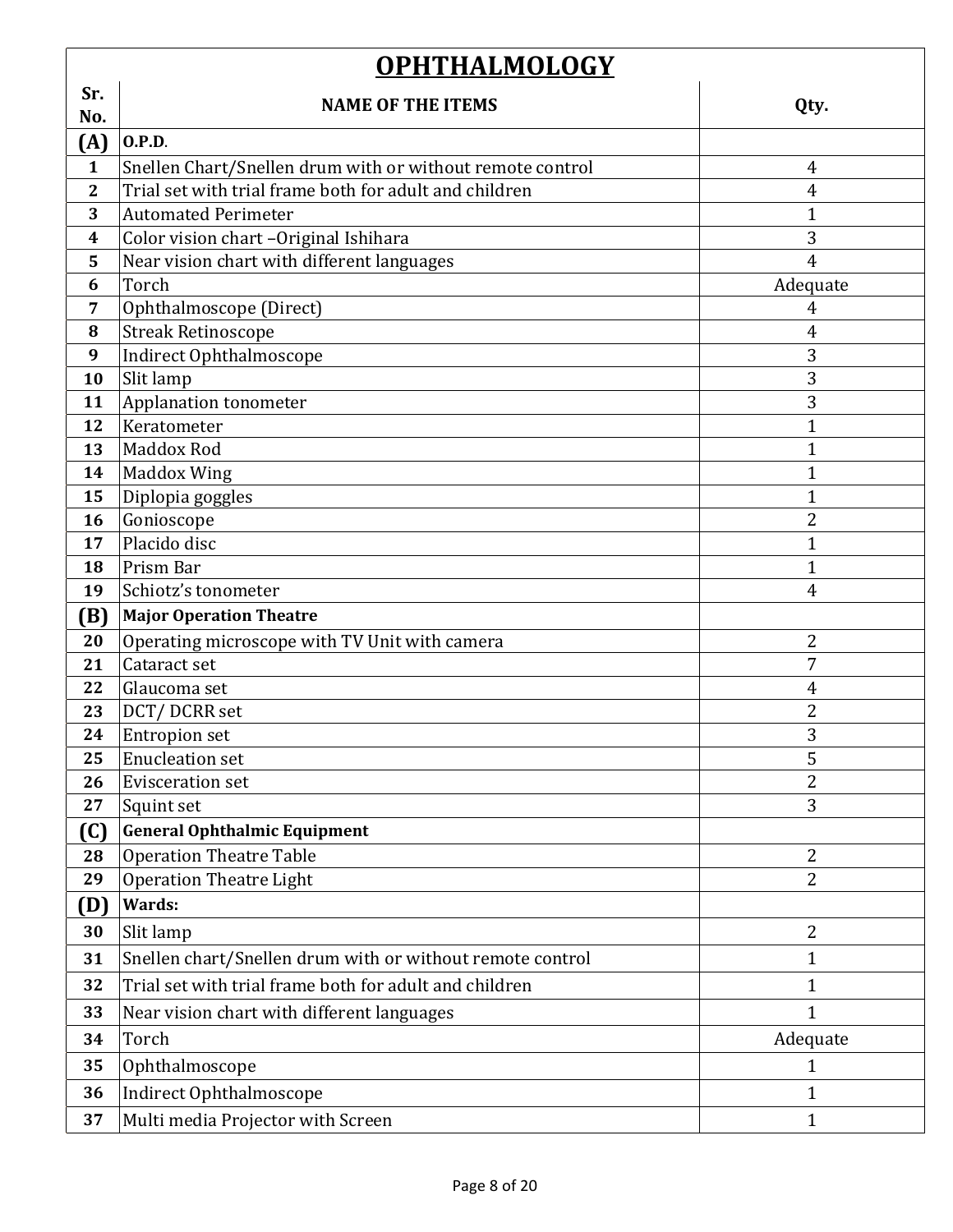| <b>OTORHINOLARYNGOLOGY</b> |                                                                        |                |
|----------------------------|------------------------------------------------------------------------|----------------|
| Sr. No.                    | <b>NAME OF THE ITEMS</b>                                               | Qty.           |
| (A)                        | <b>OPD</b>                                                             |                |
| $\mathbf{1}$               | Sterilizer                                                             | 1              |
| $\mathbf{2}$               | Cidex instrument sterilization tray                                    | $\overline{2}$ |
| 3                          | Digital / Electronic BP Apparatus                                      | 1              |
| 4                          | Stethoscope                                                            | $\overline{2}$ |
|                            | X-ray view box in all OPD rooms                                        |                |
| 5                          | Thudicum/St.Clair Thomson Nasal Speculum different sizes               | $\overline{4}$ |
| 6                          | Lac's Tongue depressor different sizes                                 | 4              |
| 7                          | Laryngeal mirrors different sizes                                      | 4              |
| 8                          | Nasopharyngeal mirrors different sizes                                 | 4              |
| 9                          | Aural speculum different sizes                                         | 4              |
| 10                         | Ear Suction different sizes                                            | 2              |
| 11                         | <b>Nasal Suction different sizes</b>                                   | $\overline{2}$ |
| 12                         | Suction apparatus                                                      | $\overline{1}$ |
| 13                         | Siegel's speculum                                                      | 1              |
| 14                         | Tuning fork (512 Hz)                                                   | 1              |
| 15                         | Tuning fork (256 Hz)                                                   | 1              |
| 16                         | Tuning fork (1024 Hz)                                                  | 1              |
| 17                         | Otoscope with halogen bulb, rechargeable battery and Siegle attachment | 1              |
| 18                         | <b>Bayonet forceps</b>                                                 | 2              |
| 19                         | <b>Bulls</b> lamp                                                      | 1              |
| 20                         | <b>Head Mirror</b>                                                     | 1              |
| 21                         | Head Light With LED/Halogen lamp                                       | 1              |
| 22                         | Jobson Horne probe                                                     | 2              |
| 23                         | Instrument tray                                                        | 1              |
| 24                         | Kidney tray                                                            |                |
| (B)                        | Ward                                                                   |                |
| 25                         | Four sets consisting of the instruments required in the OPD            | Adequate       |
| 26                         | One mobile spotlight, One Tracheostomy set                             | Adequate       |
| 27                         | Mobile spotlight.                                                      | Adequate       |
| (C)                        | <b>Major Operation Theatre.</b>                                        |                |
|                            | (a) Tonsillectomy and adenoidectomy set - 2 sets, each consisting of   |                |
| 28                         | Biopod                                                                 | 1              |
| 29                         | Boyle-Davis mouth gag with difference size blades                      | $\mathbf{1}$   |
| 30                         | Tonsil holding forceps                                                 | 1              |
| 31                         | Tonsil dissector and pillar retractor                                  | 1              |
| 32                         | Waugh's tenaculum forceps: plain and tooth                             | $\overline{2}$ |
| 33                         | Tonsil snare                                                           | 1              |
| 34                         | <b>Burkit artery forceps</b>                                           | 1              |
| 35                         | Wilson's double curved artery forceps                                  | 1              |
| 36                         | Negus artery forceps                                                   | 1              |
| 37                         | Tonsil scissors                                                        | $\mathbf{1}$   |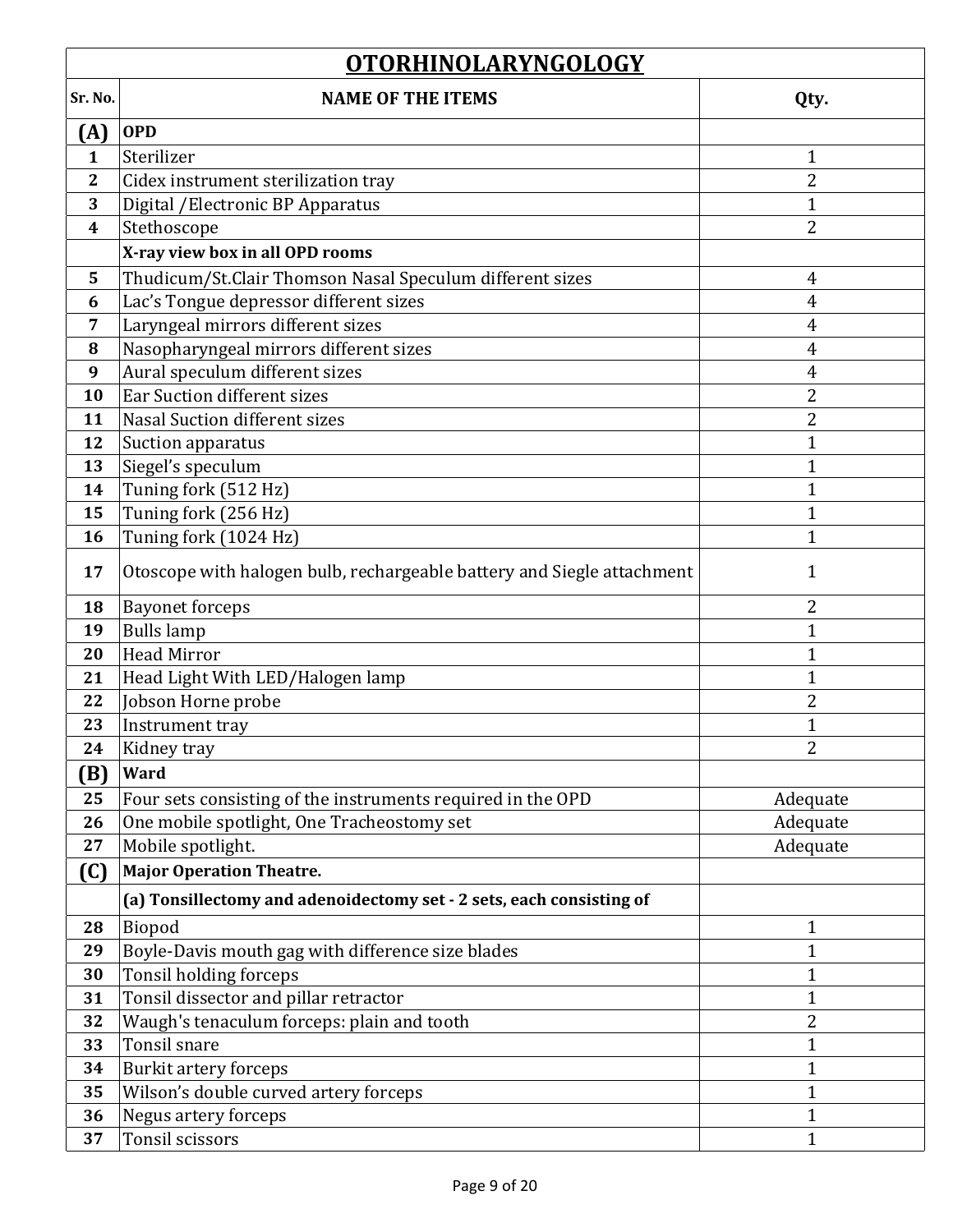| Sr.<br>No. | <b>NAME OF THE ITEMS</b>                                           | Qty.           |
|------------|--------------------------------------------------------------------|----------------|
| 38         | Adenoid curette with and without cage                              | 2              |
| 39         | Yankaueroropharyngeal suction (disposable)                         | 1              |
|            | (b) Set for nasal bone fracture                                    |                |
| 40         | Asch forceps                                                       | $\mathbf 1$    |
| 41         | <b>Walsham forceps</b>                                             | $\mathbf{1}$   |
| 42         | St. Vlair Thompson Nasal Speculum                                  | $\mathbf{1}$   |
| 43         | Killian Long bladed Nasal speculum                                 | $\mathbf{1}$   |
|            | (c) Septoplasty set                                                |                |
| 44         | Nasal dressing forceps                                             | $\mathbf{1}$   |
| 45         | Knife handle                                                       | $\mathbf 1$    |
| 46         | Killian's nasal speculum                                           | $\mathbf{1}$   |
| 47         | Freer elevator                                                     | 1              |
| 48         | Howarth elevator                                                   | $\mathbf{1}$   |
| 49         | Cottle elevator                                                    | $\mathbf{1}$   |
| 50         | Sickle knife                                                       | $\mathbf{1}$   |
| 51         | Luc tissue cutting forceps                                         | $\mathbf{1}$   |
| 52         | Takahashi forceps                                                  | $\mathbf{1}$   |
| 53         | Fish tail (bayonet shape) gouge                                    | 2              |
| 54         | Nasal mallet                                                       | $\mathbf{1}$   |
|            | (d) FESS set                                                       |                |
| 55         | Rigid nasal endoscope 0 degree, 4 mm and 2.7 mm size               | 1 each         |
| 56         | Rigid nasal endoscope 30 degree, 4 mm and 2.7 mm size              | 1 each         |
| 57         | Light source and light cable                                       | $\mathbf{1}$   |
|            | Endoscopic Camera with suitable display with recording & archiving |                |
| 58         | facility.                                                          | 1              |
|            | (with High Definition Camera)                                      |                |
| 59         | Sickle knife                                                       | $\mathbf{1}$   |
| 60         | Retrograde punch                                                   | $\mathbf{1}$   |
| 61         | Blakesley forceps - straight 1 and upturn                          | $\mathbf{1}$   |
| 62         | Nasal suction cannula different sizes                              | $\overline{4}$ |
| 63         | Double curved suction cannula different sizes                      | $\overline{4}$ |
| 64         | Sinus probe and curette                                            | 1              |
| 65         | Lacrimal probes for endoscopic DCR (optional)                      | $\mathbf{1}$   |
| 66         | <b>General Fess Instruments</b>                                    | $\mathbf 1$    |
|            | (e) Direct laryngoscopy set                                        |                |
| 67         | Light source                                                       | 1              |
| 68         | Light cable                                                        | $\mathbf{1}$   |
| 69         | <b>Biopsy forceps</b>                                              | 2              |
|            | (f) Tympanoplasty set                                              |                |
| 70         | Graft knife                                                        | $\mathbf{1}$   |
| 71         | Graft scissors                                                     | $\mathbf{1}$   |
| 72         | Graft press                                                        | $\mathbf{1}$   |
| 73         | Aural speculum                                                     | 4              |
| 74         | Rosen first incision knife                                         | 1              |
| 75         | Curette                                                            | $\overline{2}$ |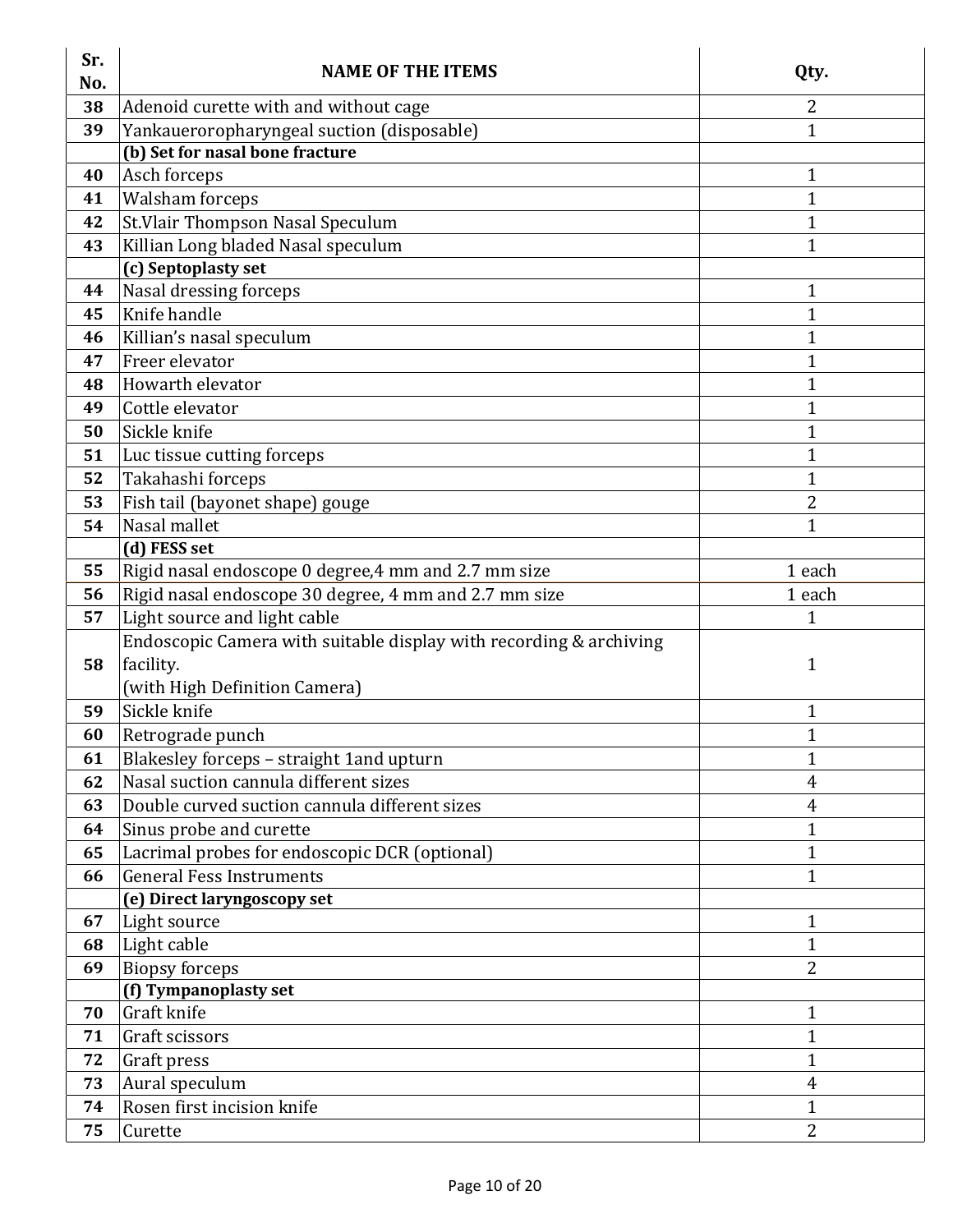| Sr.<br>No. | <b>NAME OF THE ITEMS</b>                                       | Qty.                         |
|------------|----------------------------------------------------------------|------------------------------|
| 76         | Drum elevator                                                  | 1                            |
| 77         | <b>Blunt</b> elevator                                          | $\mathbf{1}$                 |
| 78         | Sickle knife                                                   | 1                            |
| 79         | <b>Ball</b> probe                                              | 1                            |
| 80         | Micro suction Cannula with thumb adaptor                       | 4                            |
| 81         | Ear granulation forceps straight, up turn and side turn        | 3                            |
| 82         | Graft forceps                                                  | $\mathbf{1}$                 |
|            | (g) Mastoidectomy set                                          |                              |
| 83         | Mallet                                                         | 2 optional                   |
| 84         | Gouge (different sizes)                                        | 4 optional                   |
| 85         | Knife handle                                                   | $\mathbf{1}$                 |
| 86         | Mosquito artery forceps                                        | 4                            |
| 87         | Cat's paw retractor                                            | $\overline{2}$               |
| 88         | Endaural retractor/post aural retractor for right and left ear | $\overline{2}$               |
| 89         | Electric drill (motor, hand piece and burrs)                   | 2 sets                       |
| 90         | Mastoid seeker                                                 | 2                            |
| 91         | Aditus seeker                                                  | 2                            |
| 92         | Malleus head nipper                                            | $\overline{c}$               |
| 93         | Ear granulation forceps straight, up turn and side turn        | 3                            |
|            | (h) Oesophagoscopy set                                         |                              |
| 94         | Oesophagoscopes                                                | 3                            |
| 95         | Light source and cable                                         | $\mathbf{1}$                 |
| 96         | Suction cannula                                                | 3                            |
|            | (i) Bronchoscopy set                                           |                              |
| 97         | Bronchoscopes                                                  | 3                            |
| 98         | Light source and cable                                         | 1                            |
| 99         | Suction cannula                                                | 3                            |
|            | (j) Tracheostomy set<br>Needle holder                          |                              |
| <b>100</b> | Bard Parker knife handle                                       | 1                            |
| 101        |                                                                | 1<br>2                       |
| 102        | Ribbon right angled retractors<br>Curved arteries              |                              |
| 103        |                                                                | 4                            |
| 104<br>105 | <b>Straight arteries</b><br>Cricoid hook                       | $\mathbf{1}$<br>$\mathbf{1}$ |
| 106        | Tracheal dilator                                               | $\mathbf{1}$                 |
|            | (k) Excision Biopsy Set                                        |                              |
| 107        | Doyen mouth gag                                                | 1                            |
| 108        | Jenin's mouth gag                                              | $\mathbf{1}$                 |
| 109        | Knife handle                                                   | 2                            |
| <b>110</b> | Adson's tissue holding forceps toothed                         | 2                            |
| 111        | Adson's tissue holding forceps plain                           | 2                            |
| 112        | Mayo scissors different sizes                                  | 3                            |
| 113        | Mosquito curved artery forceps                                 | 6                            |
| 114        | Curved artery forceps                                          | 6                            |
| 115        | Ellis tissue forceps                                           | 4                            |
|            |                                                                |                              |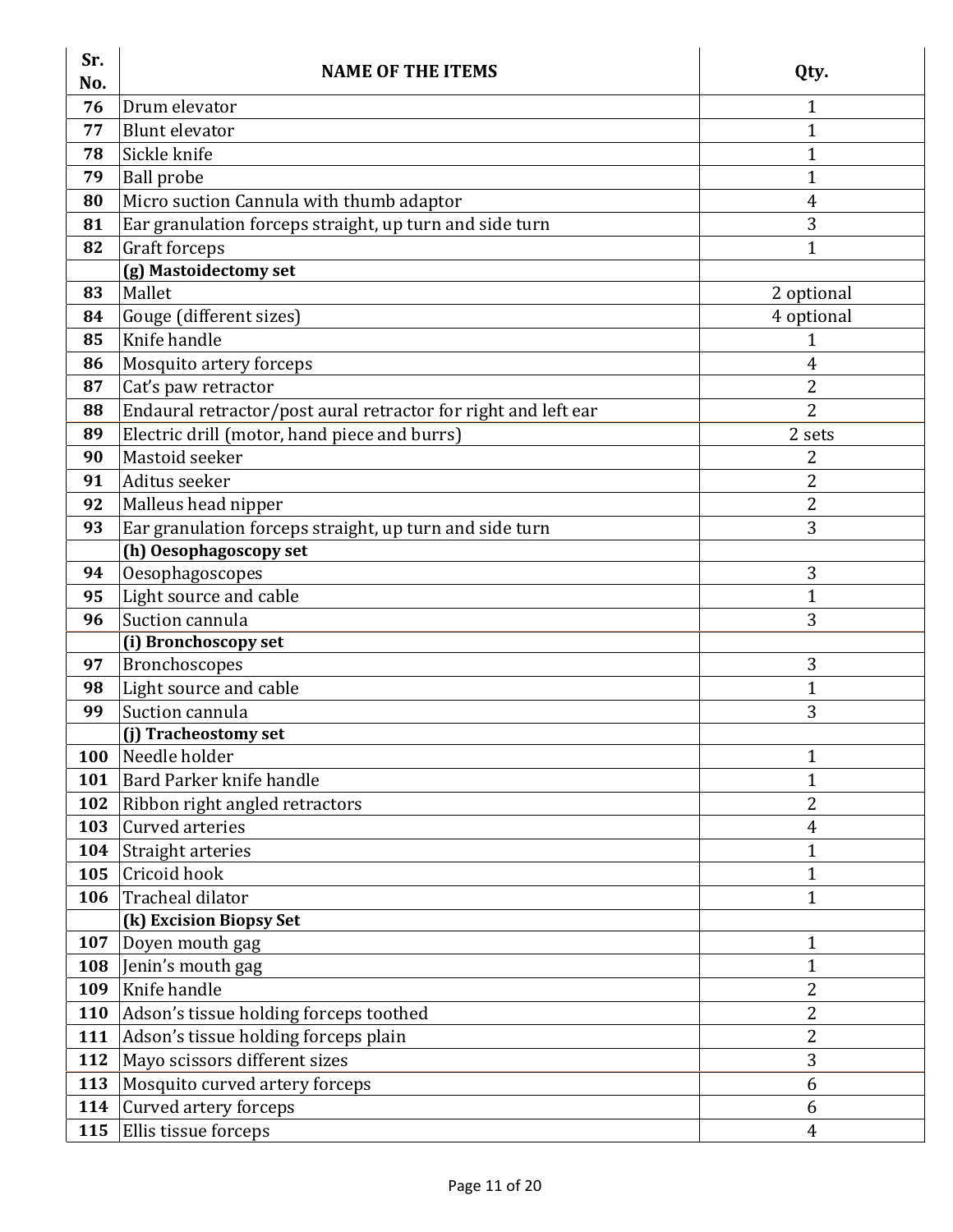| Sr.<br>No. | <b>NAME OF THE ITEMS</b>                                                                      | Qty.                 |
|------------|-----------------------------------------------------------------------------------------------|----------------------|
| 116        | <b>Babcock tissue forceps</b>                                                                 | 2                    |
| 117        | Cat's paw retractors                                                                          | 2                    |
| 118        | Right angle retractors                                                                        | 2                    |
| 119        | Skin hook single                                                                              | 2                    |
| 120        | Skin hooks double                                                                             | $\overline{2}$       |
| 121        | Needle holder different sizes                                                                 | 3                    |
| 122        | Thread cutting scissors                                                                       | $\mathbf 1$          |
| (D)        | <b>Minor Operation Theatre</b>                                                                |                      |
|            | (a) Direct laryngoscope set                                                                   |                      |
| 123        | Laryngoscope - Anterior Commissure                                                            | 1                    |
| 124        | Lighting system                                                                               | $\mathbf 1$          |
| 125        | <b>Biopsy forceps</b>                                                                         | $\mathbf{1}$         |
|            | (b) Micro ear examination set                                                                 | 2                    |
| 126        | Aural speculum                                                                                | 4                    |
| 127        | Suction cannula                                                                               | 4                    |
| 128        | Aural cup forceps                                                                             | 2                    |
|            | (c) Nasal packing set                                                                         | $\overline{2}$       |
| 129        | St Clair Thompson nasal speculum different sizes                                              | 4                    |
| <b>130</b> | Nasal packing forceps                                                                         | $\mathbf{1}$         |
| 131        | Nasal suction cannula                                                                         | 4                    |
|            | (d) Nasal endoscopy trolley with 0 degree & 30 degree 4mm endoscope                           |                      |
|            | with light                                                                                    | 1                    |
|            | source, cable, monitor & camera                                                               |                      |
| 132        | (e) Others                                                                                    | 2                    |
| 133        | Higginson syringe<br>Sterilizer                                                               | Adequate             |
| 134        |                                                                                               |                      |
| 135        | <b>Aural Syringe</b>                                                                          | Adequate<br>Adequate |
|            | Tracheostomy set                                                                              |                      |
| 136        | Intubation set                                                                                | Adequate             |
| 137        | Bowls, kidney treys, towel clips, sponge holding forceps and Cheatle                          | Adequate             |
|            | forceps                                                                                       |                      |
| (E)        | <b>Miscellaneous Equipment</b>                                                                |                      |
|            | Operating microscope for major Operation Theatre (with camera                                 |                      |
| 138        | attachment & monitor                                                                          | 1                    |
|            | for teaching and recording)                                                                   |                      |
| 139        | <b>Electrocautery Unit</b>                                                                    | 1                    |
| <b>140</b> | Spot Mobile Light                                                                             | $\mathbf{1}$         |
| 141        | <b>Basic OT table</b>                                                                         | $\mathbf 1$          |
| 142        | Operating microscope for minor Operation Theatre                                              | $\mathbf{1}$         |
| 143        | Puretone audiometer                                                                           | Adequate             |
| 144        | Multimedia Projector with Screen                                                              | 1                    |
| (F)        | <b>Additional Equipment</b>                                                                   |                      |
| 145        | Goggles, plastic apron, gloves for examination of patients with biohazard<br>$(HIV & AU +ve)$ | Adequate             |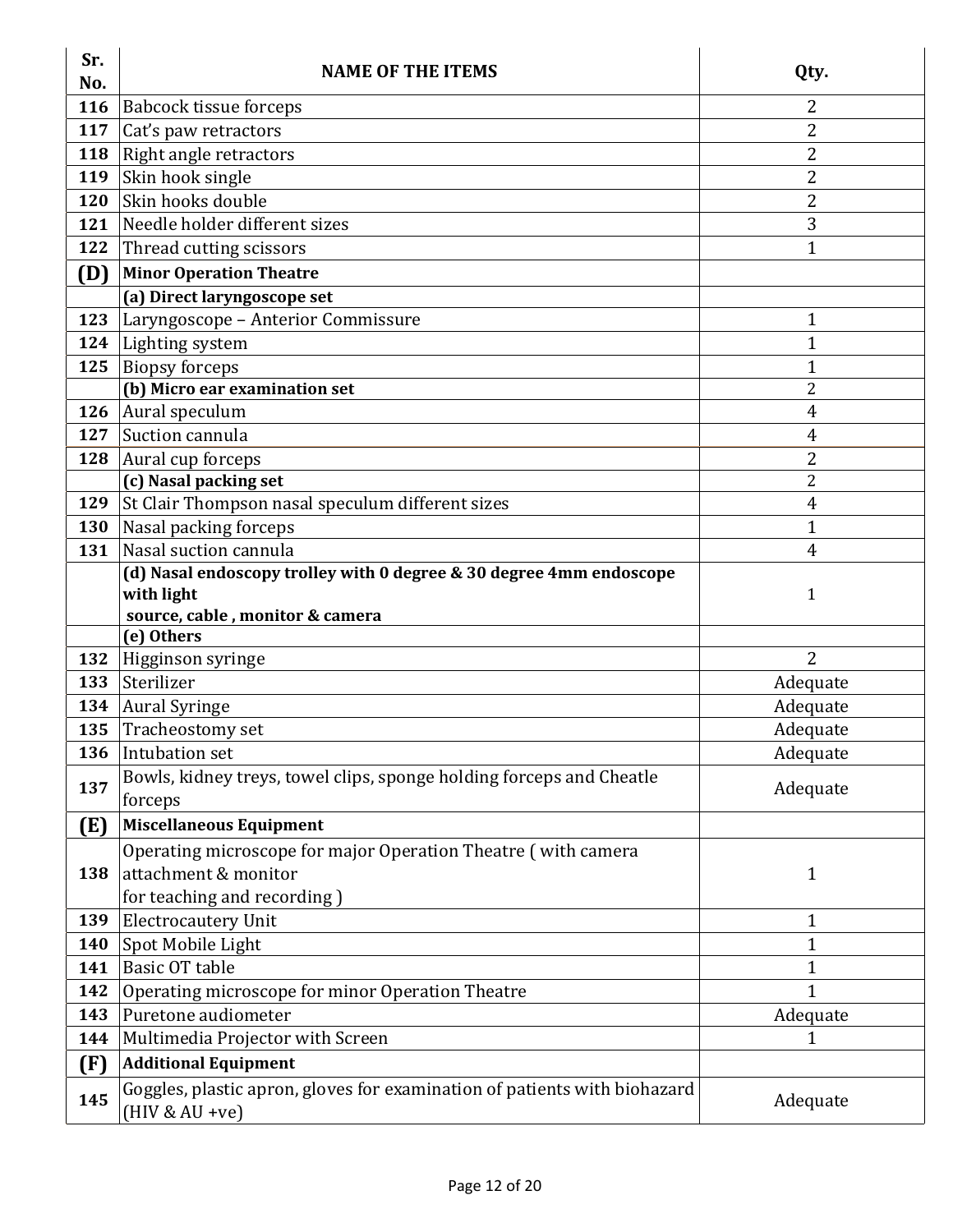|                              | <b>OBSTETRICS &amp; GYNAECOLOGY</b>                                                                                                                         |                      |  |
|------------------------------|-------------------------------------------------------------------------------------------------------------------------------------------------------------|----------------------|--|
| Sr.                          | <b>NAME OF THE ITEMS</b>                                                                                                                                    | Qty.                 |  |
| No.                          |                                                                                                                                                             |                      |  |
| (A)                          | General                                                                                                                                                     |                      |  |
| $\mathbf{1}$<br>$\mathbf{2}$ | Speculums and retractors                                                                                                                                    | 100                  |  |
| 3                            | Cytology bottle                                                                                                                                             | 10<br>$\overline{2}$ |  |
| $\boldsymbol{4}$             | Microscope<br><b>MR</b> Syringes                                                                                                                            | 7                    |  |
| 5                            | Colposcope                                                                                                                                                  | $\mathbf{1}$         |  |
| 6                            | Cryo/electro cautery apparatus                                                                                                                              | $\mathbf{1}$         |  |
| 7                            | Simple fetal Doppler                                                                                                                                        | $\overline{2}$       |  |
| 8                            | NST machine                                                                                                                                                 | 2                    |  |
| 9                            | Stitch removal sets                                                                                                                                         | 7                    |  |
| 10                           | Dressing sets                                                                                                                                               | 7                    |  |
| 11                           | <b>Ultrasound machine</b>                                                                                                                                   | $\mathbf{1}$         |  |
| 12                           | Weighing machine                                                                                                                                            | 3                    |  |
| 13                           | Height scale                                                                                                                                                | $\overline{2}$       |  |
| 14                           | View box                                                                                                                                                    | $\mathbf 1$          |  |
|                              | Digital/Electronic Blood Pressure apparatus, measuring tapes, gloves,                                                                                       |                      |  |
| 15                           | syringes, needles, torch                                                                                                                                    | 6                    |  |
| 16                           | Resuscitation tray (Laryngoscope, ET tube, Ambu bag, suction catheter)                                                                                      | $\overline{2}$       |  |
| 17                           | Suction machine                                                                                                                                             | 2                    |  |
| 18                           | Hysterosalphigogram Cannula                                                                                                                                 | 3                    |  |
| 19                           | PCT forceps                                                                                                                                                 | 5                    |  |
| 20                           | Ayer's spatula                                                                                                                                              | 40                   |  |
| (B)                          | <b>Main Operation Theatre</b>                                                                                                                               |                      |  |
| 21                           | Abdominal Hysterectomy set (Artery forceps, scissors, scalpel, Allis's kelly's clamp<br>Babcock forceps, thumb forceps, Harington & Richardson retractors.) | 4                    |  |
| 22                           | Vaginal Hysterectomy set                                                                                                                                    | 3                    |  |
| 23                           | Scalpel, scissors, metal catheter, Sim's, Speculum volsellum, Kelly's clamps,<br>right angle retractor, arteries, Allis, uterine sound, bladder sound.      | 3                    |  |
| 24                           | Tuboplasty set                                                                                                                                              | $\mathbf{1}$         |  |
| 25                           | Myomectomy instruments (Myoma screw, Boney's clamp)                                                                                                         | $\mathbf{1}$         |  |
| 26                           | Operative Hysteroscopy set                                                                                                                                  | $\mathbf{1}$         |  |
| 27                           | Operative microscope                                                                                                                                        | $\mathbf{1}$         |  |
| 28                           | Electrocautery                                                                                                                                              | 3                    |  |
| (C)                          | <b>Labour Room</b>                                                                                                                                          |                      |  |
| 29                           | Delivery sets                                                                                                                                               | 20                   |  |
| 30                           | Digital/Electronic B.P. Apparatus                                                                                                                           | 4                    |  |
| 31                           | Weighing machine                                                                                                                                            | $\mathbf{1}$         |  |
| 32                           | <b>Fetal Doppler</b>                                                                                                                                        | $\mathbf{1}$         |  |
| 33                           | Cardiotocogram machine                                                                                                                                      | $\overline{2}$       |  |
| 34                           | Portable ultrasound                                                                                                                                         | $\mathbf{1}$         |  |
| 35                           | High suction machine                                                                                                                                        | 2                    |  |
| 36                           | Resuscitation tray                                                                                                                                          | $\overline{2}$       |  |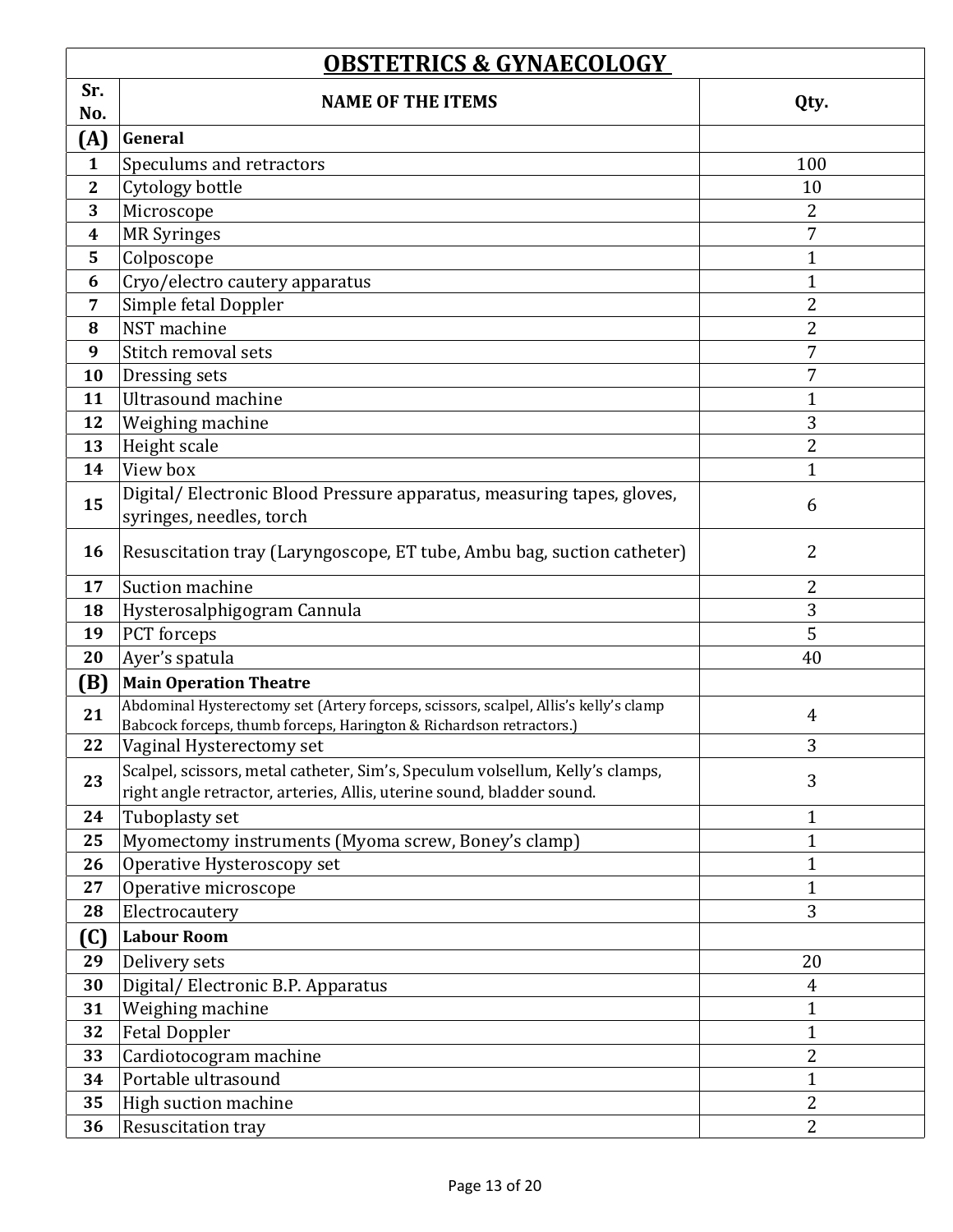| Sr.<br>No. | <b>NAME OF THE ITEMS</b>                                                     | Qty.           |
|------------|------------------------------------------------------------------------------|----------------|
| (D)        | <b>Special Equipment</b>                                                     |                |
| 37         | Oxytocin infusion pumps                                                      | 2              |
| (E)        | <b>Teaching Set</b>                                                          |                |
| 38         | Doll and Dummy                                                               | 1              |
| 39         | <b>Female Pelvis</b>                                                         | 1              |
| 40         | Gross specimens                                                              | 10             |
| 41         | X-ray/US films                                                               | 5              |
| 42         | View box                                                                     | 1              |
| 43         | Multimedia Projector with Screen                                             | $\mathbf{1}$   |
| 44         | Set of instruments for teaching purpose                                      | $\mathbf{1}$   |
| (F)        | <b>Minor Operation Theatre</b>                                               |                |
| 45         | Cervical biopsy set                                                          | 2              |
| 46         | MTP set                                                                      | 3              |
| 47         | D&C set                                                                      | 3              |
| 48         | <b>IUCD</b> insertion/removal set                                            | 5              |
| 49         | High suction machine                                                         | 2              |
| 50         | Resuscitation tray                                                           | $\mathbf 1$    |
| 51         | Operation Theatre table, Operation Theatre lights, Central O2 and            | Adequate       |
|            | suction                                                                      |                |
| (G)        | <b>Maternity Operation Theatre</b>                                           |                |
| 52         | Set for LSCS                                                                 | 12             |
| 53         | D&C set                                                                      | 3              |
| 54         | MTP set                                                                      | 3              |
| 55         | High suction machine                                                         | $\overline{2}$ |
| 56         | Cervical exploration set                                                     | 2              |
| 57         | Uterine packing forceps                                                      | 3              |
| 58         | Abdominal hysterectomy set                                                   | 1              |
| 59         | Diagnostic laparoscopy set                                                   | 1              |
| 60         | Postpartum ligation                                                          | 2              |
| 61         | Outlet forceps                                                               | 1              |
| 62         | Low mid cavity forceps/Keilland forceps                                      | 1              |
| 63         | Vacuum Extractor and suction machine                                         | $\mathbf 1$    |
| 64         | Resuscitation tray                                                           | $\mathbf{1}$   |
| 65         | <b>Infusion Pump</b>                                                         | $\mathbf{1}$   |
| 66         | Operation Theatre table, Operation Theatre lights, Central O2 and<br>suction | Adequate       |
| (H)        | <b>Wards</b>                                                                 |                |
| 67         | Blood Pressure Apparatus (Digital/Electronic)                                | 4              |
| 68         | Weighing machine                                                             | 1              |
| 69         | Height scale                                                                 | $\mathbf{1}$   |
| 70         | Speculum and retractors                                                      | 30             |
| 71         | Glucometer                                                                   | $\mathbf{1}$   |
|            |                                                                              |                |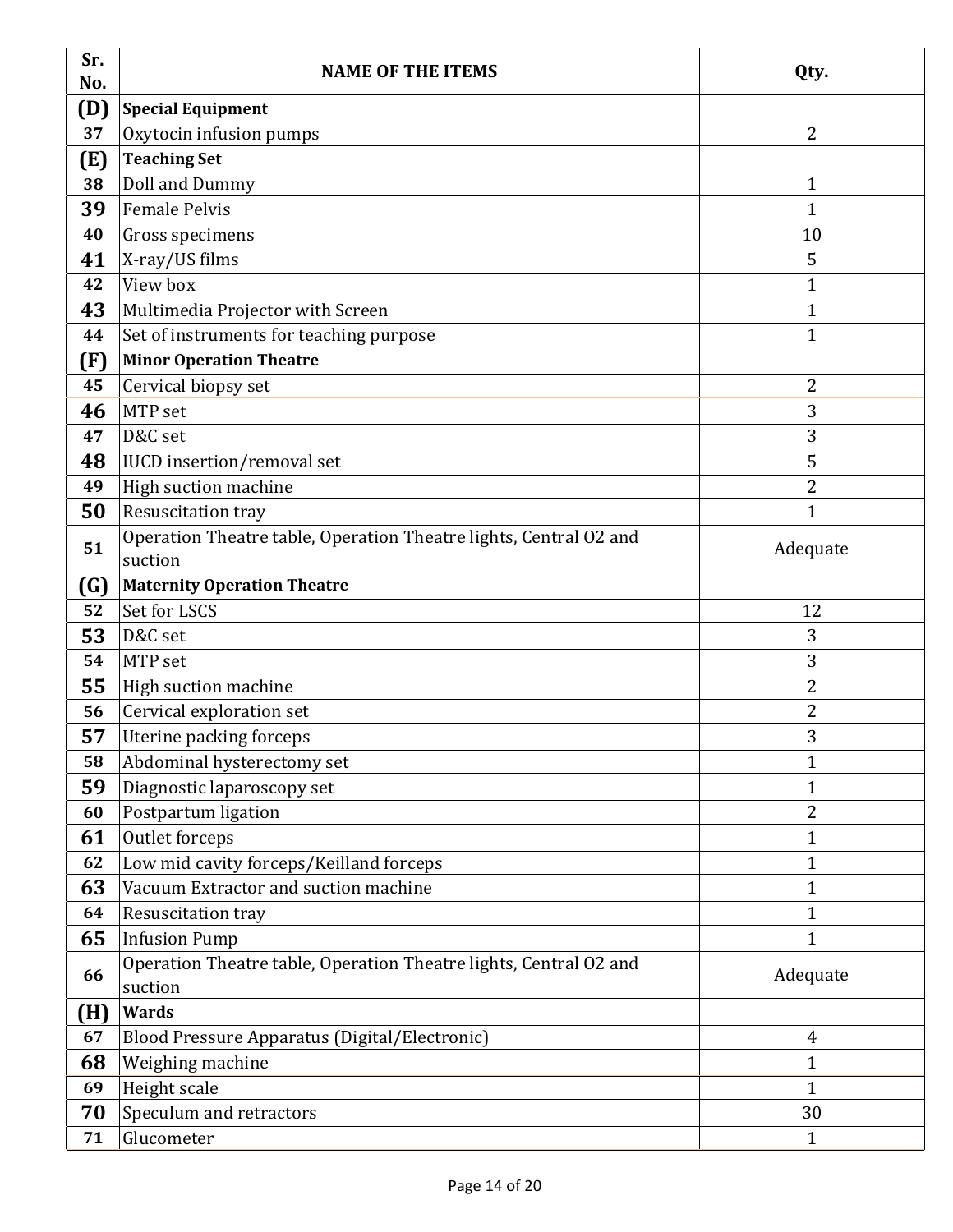| Sr.<br>No. | <b>NAME OF THE ITEMS</b>                                                                 | Qty.           |
|------------|------------------------------------------------------------------------------------------|----------------|
| 72         | Microscope                                                                               |                |
| 73         | Suture removal sets                                                                      | 8              |
| 74         | Dressing sets                                                                            | 5              |
| 75         | Ultrasound                                                                               |                |
| 76         | Suction machine                                                                          | 2              |
| 77         | Resuscitation tray                                                                       | 2              |
| 78         | X ray View box                                                                           |                |
| 79         | Central O2 and suction                                                                   | Adequate       |
| (I)        | <b>Special Equipment</b>                                                                 |                |
| 80         | Ultrasound machine with Doppler/Vaginal probe/facilities for<br>Interventional procedure |                |
| 81         | Oxytocin infusion pumps                                                                  | $\overline{2}$ |
|            | Multichannel Monitor with ECG, BP, HR, Pulse oximeter for high risk                      |                |
| 82         | pregnant patients                                                                        | 3              |
|            | (eclampsia, heart diseases etc.)                                                         |                |
| 83         | Fetal Monitor for Antepartum Surveillance                                                | 3              |
| 84         | Multimedia Projector with Screen                                                         | $\mathcal{L}$  |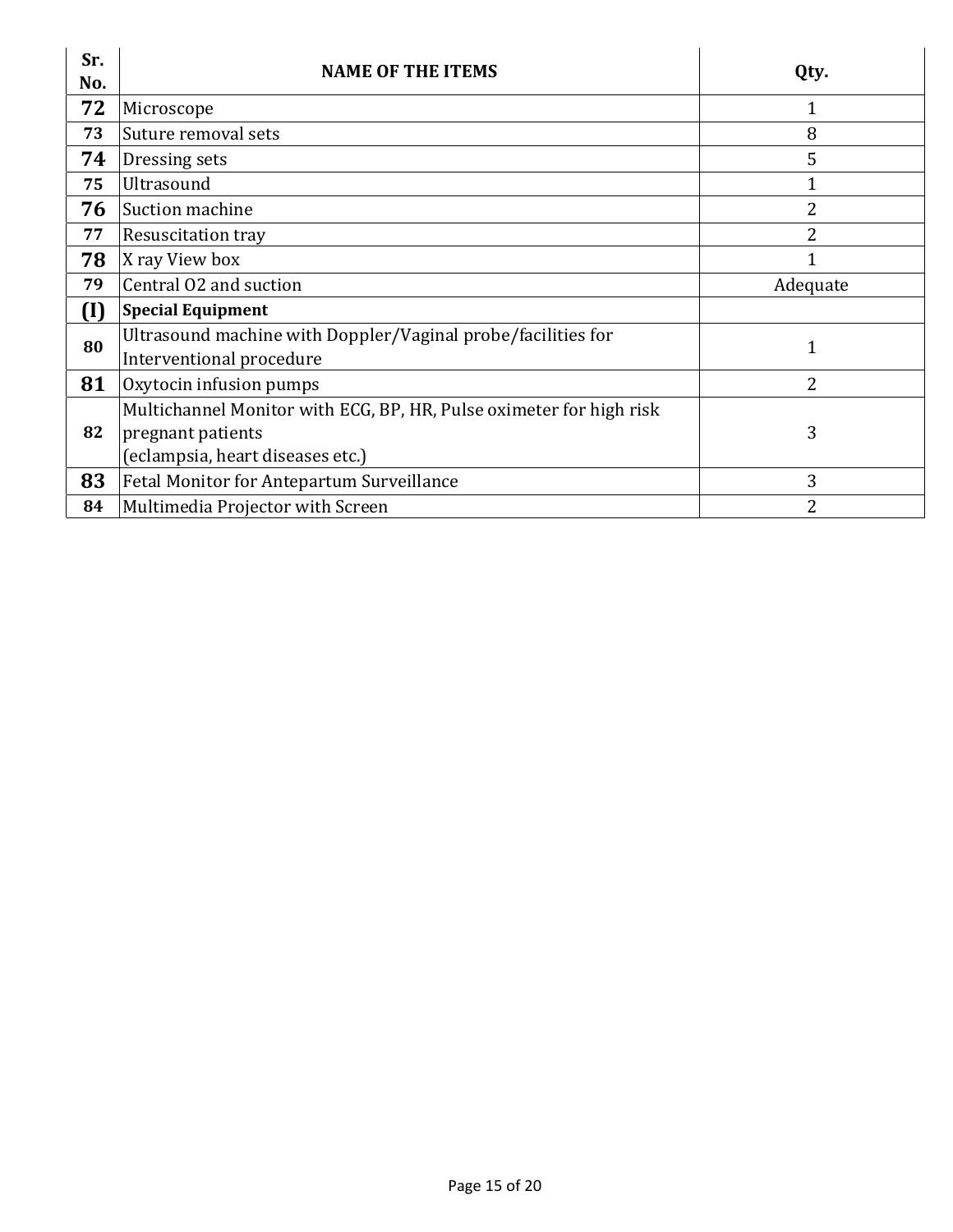|                | <b>ANAESTHESIOLOGY</b>                                         |                                    |
|----------------|----------------------------------------------------------------|------------------------------------|
| Sr.            | <b>NAME OF THE ITEMS</b>                                       | Qty.                               |
| No.<br>(A)     | <b>OPD Anesthesia Clinic</b>                                   |                                    |
| $\mathbf{1}$   | Patient examination table                                      | 3                                  |
| $\mathbf{2}$   | <b>Blood Pressure Instrument</b>                               | 3                                  |
| 3              | <b>Height Measurement Scale</b>                                | 3                                  |
| 4              | Weighing machine                                               | 3                                  |
| (B)            | <b>Operation Theatre</b>                                       |                                    |
|                | Anesthesia machine and accessories like laryngoscope, all size |                                    |
| 5              | endotracheal tubes,                                            | 01 set for EACH<br>operation table |
|                | nasal and oral airways, Magill's forceps,                      |                                    |
| 6              | Multipara monitor- with P, NIBP, ECG facility, SpO2            | 01 set for EACH<br>operation table |
|                |                                                                | 01 set for EACH                    |
| 7              | <b>Electrical Suction apparatus</b>                            | operation table                    |
| 8              | LMA / PLMA of all sizes                                        | 01 set for EACH                    |
|                |                                                                | operation table                    |
| 9              | Spinal epidural set                                            | 01 set for EACH<br>operation table |
| 10             | EtCO2 monitor                                                  | 01 for 5 operation table           |
| 11             | Defibrillator                                                  | 01 for 5 operation table           |
| 12             | Mechanical ventilator Separate or with anesthesia machine      | 01 for 5 operation table           |
| 13             | Bronchoscope                                                   | $\mathbf 1$                        |
| 14             | USG machine (Desirable)                                        | $\mathbf{1}$                       |
| 15             | Resuscitation equipment (CPR) - Ambu bag with face mask        | 2 set                              |
| 16             | Multimedia Projector with screen                               | 2                                  |
| 17             | Computer with Printer & Scanner                                | $\overline{2}$                     |
| 18             | Photocopier                                                    | $\mathbf{1}$                       |
| 19             | High definition TV                                             | 1                                  |
| $(\mathbf{C})$ | <b>Postoperative Recovery Room</b>                             |                                    |
| 20             | Oxygen therapy unit                                            | 8                                  |
| 21             | Blood Pressure Monitor (digital/Electronic)                    | 8                                  |
| 22             | Pulse oximeter                                                 | 8                                  |
| 23             | E.C.G. Monitor                                                 | 8                                  |
| 24             | <b>Suction Machine</b>                                         | 8                                  |
| 25             | Provision for resuscitation equipment and CPR Algorithms       | 1                                  |
| 26             | Crash Cart                                                     | 1                                  |
| 27             | ABG machine (Optional)                                         | 1                                  |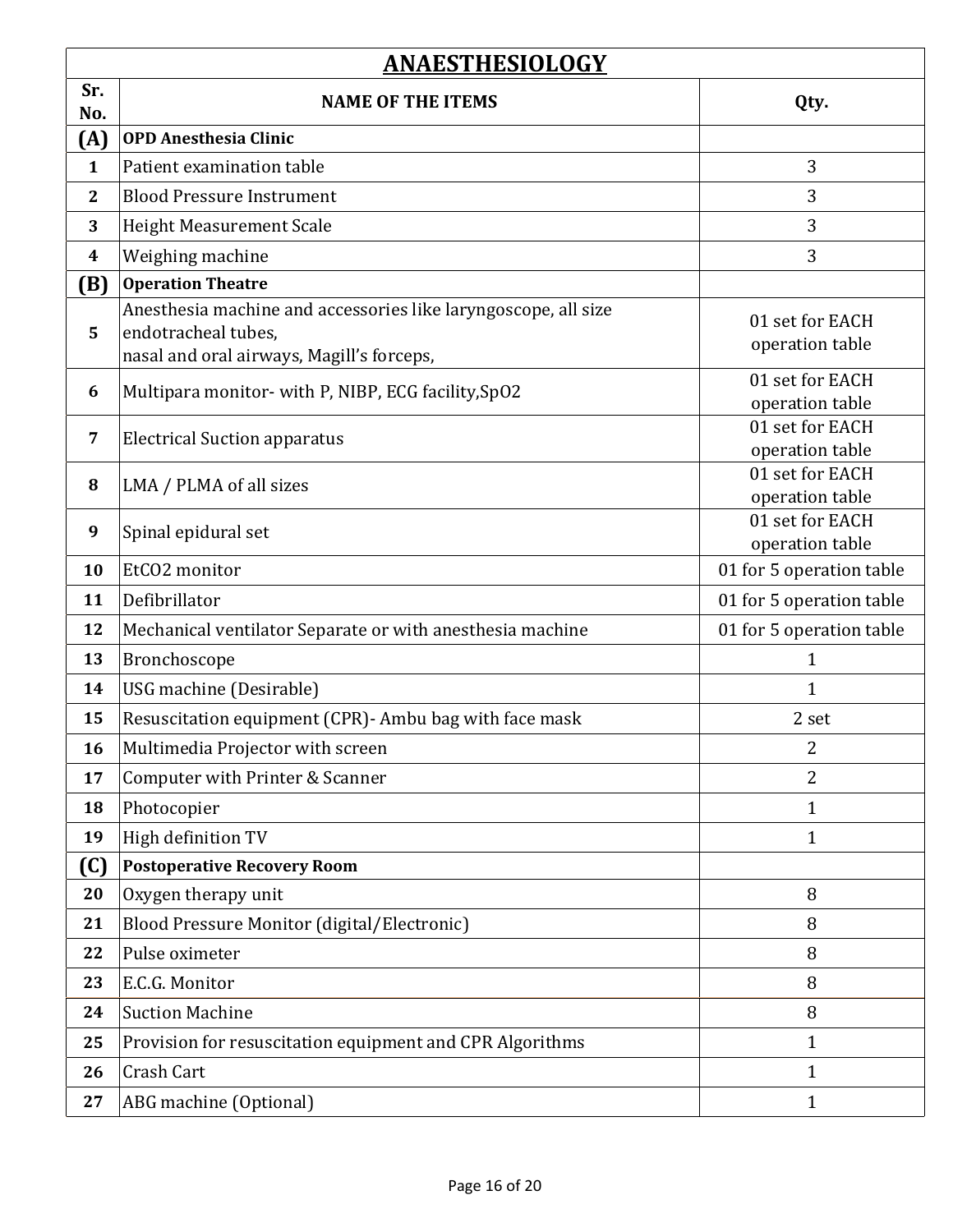| <b>RADIO-DIAGNOSIS</b> |                                                                                        |      |
|------------------------|----------------------------------------------------------------------------------------|------|
| Sr.<br>No.             | <b>NAME OF THE ITEMS</b>                                                               | Qty. |
| (A)                    | General                                                                                |      |
| 1                      | Conventional X-ray Unit for routine X ray 300 mA, 600mA, 800mA/<br>1000 mA (with IITV) | b    |
| (B)                    | <b>Mobile X-ray units</b>                                                              |      |
| 2                      | 100 mA, 300 mA, 600 mA                                                                 | h    |
| 3                      | Ultrasonography equipment and color Doppler                                            | 3    |
| $\boldsymbol{4}$       | $CT(16$ slice).                                                                        |      |
| 6                      | Multimedia Projector with Screen                                                       |      |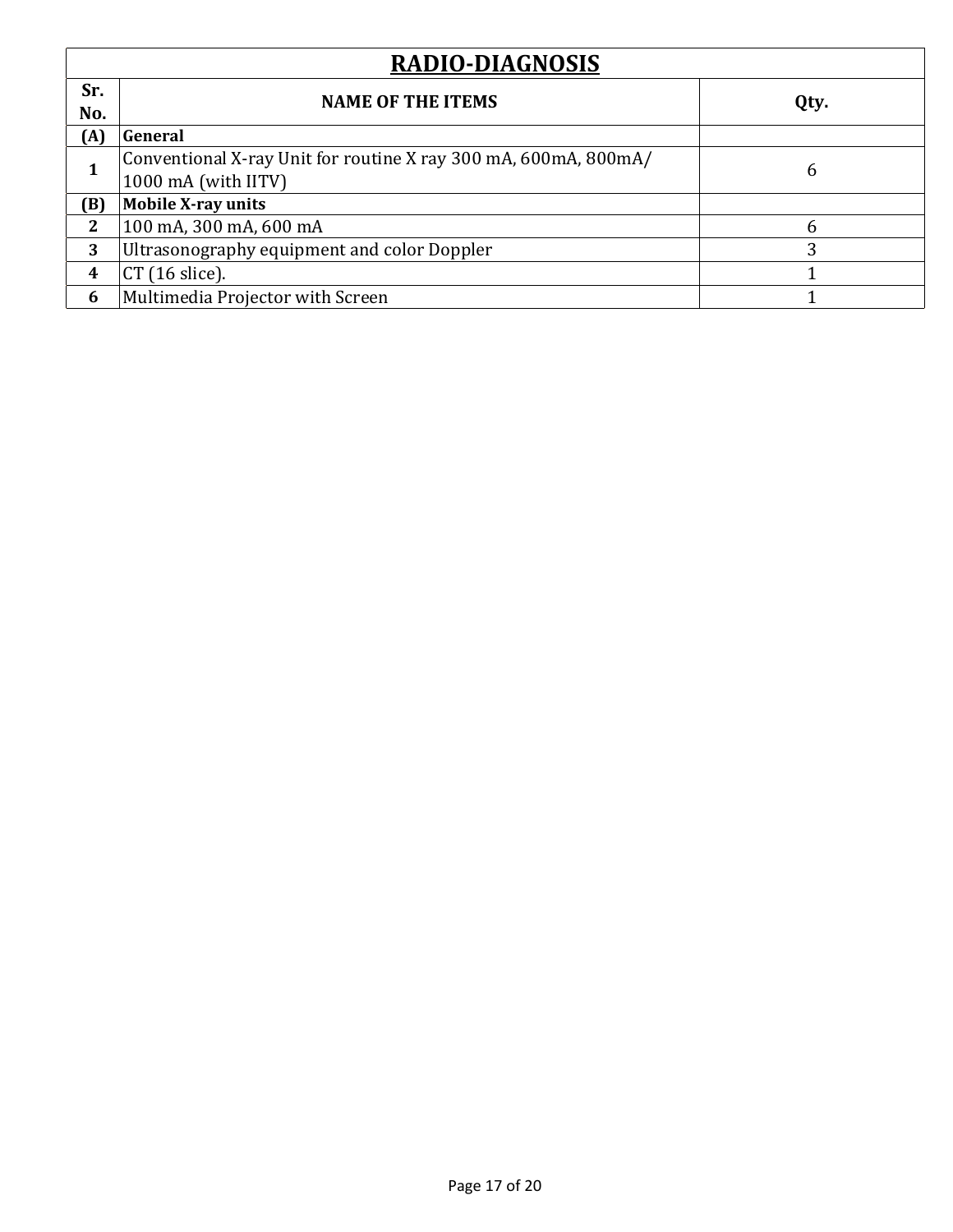## **CENTRAL CASUALITY DEPT**

| <u>личний слубийн тригт</u> |                                                                                                         |                |
|-----------------------------|---------------------------------------------------------------------------------------------------------|----------------|
| Sr.<br>No.                  | <b>NAME OF THE ITEMS</b>                                                                                | Qty.           |
| $\mathbf{1}$                | Central piped Oxygen supply & suction on every bed.                                                     | Adequate       |
| $\mathbf{2}$                | Ventilators, Multipara monitors, ECG machines, Nebulizers.                                              | 3 each         |
| 3                           | Fully equipped disaster trolleys (emergency trolleys).                                                  | 3              |
| $\boldsymbol{4}$            | Emergency X-ray (Fixed 300/500mA & Mobile 100mA)                                                        | 1 each         |
| 5                           | Sonography machine/s in the casualty                                                                    | 1              |
| 6                           | Plaster room                                                                                            | 1              |
| 7                           | <b>Operation Theatre Table</b>                                                                          | $\mathbf{1}$   |
| 8                           | <b>Operation Theatre Ceiling light</b>                                                                  | $\mathbf{1}$   |
| 9                           | Pedestal lights                                                                                         | $\overline{2}$ |
| 10                          | Electro-surgical cautery unit                                                                           | 2              |
| 11                          | Suction                                                                                                 | $\overline{2}$ |
| 12                          | Pulse oximeter                                                                                          | $\overline{2}$ |
| 13                          | Anesthesia Equipment                                                                                    | 1 set          |
| 14                          | <b>Resuscitation kit</b>                                                                                | 1              |
| 15                          | Assorted surgical instrument sets                                                                       | 5              |
| 16                          | Autoclave                                                                                               | 1              |
|                             | Resuscitation equipment (like Anesthesia machine and accessories like                                   |                |
| 17                          | laryngoscope, all size endotracheal tubes, nasal and oral airways, Magill's                             | Available      |
|                             | forceps Mechanical ventilator Separate or with anesthesia machine, LMA /                                |                |
|                             | PLMA of all sizes, Electrical suction apparatus)<br><b>Required equipment on Each Emergency Trolley</b> |                |
| (A)                         | Airway:                                                                                                 |                |
| 18                          | Pocket mask with oxygen port                                                                            | Adequate       |
| 19                          | Digital Blood Pressure apparatus                                                                        | Adequate       |
| 20                          | Ambu bag and tubing                                                                                     | Adequate       |
| 21                          | Clear face masks, sizes 3, 4 and 5                                                                      | Adequate       |
| 22                          | Oropharyngeal airways, sizes 2, 3 and 4                                                                 | Adequate       |
| 23                          | Nasopharyngeal airways, sizes 6 and 7                                                                   | Adequate       |
| 24                          | Portable suction equipment                                                                              | Adequate       |
| 25                          | Yankauer suckers                                                                                        | Adequate       |
| 26                          | Tracheal suction catheters, sizes 12 and 14                                                             | Adequate       |
| 27                          | Laryngeal mask airways (sizes 4 and 5), or ProSeal LMAs (sizes 4 and 5)                                 | Adequate       |
| 28                          | Magill forceps                                                                                          | Adequate       |
| 29                          | Tracheal tubes - oral, cuffed, sizes 6, 7 and 8                                                         | Adequate       |
| 30                          | Lubricating jelly                                                                                       | Adequate       |
| 31                          | Laryngoscope handles (x 2) and blades (standard and long blades)                                        | Adequate       |
| 32                          | Spare batteries for laryngoscope and spare bulbs (if applicable)                                        | Adequate       |
| 33                          | Fixation for tracheal tube (such as ribbon gauze or tape)                                               | Adequate       |
| 34                          | Scissors                                                                                                | Adequate       |
| 35                          | Selection of syringes                                                                                   | Adequate       |
| 36                          | Oxygen mask with reservoir (non-rebreathing) bag                                                        | Adequate       |
| 37                          | Oxygen cylinders                                                                                        | Adequate       |
| 38                          | Oxygen cylinder key.                                                                                    | Adequate       |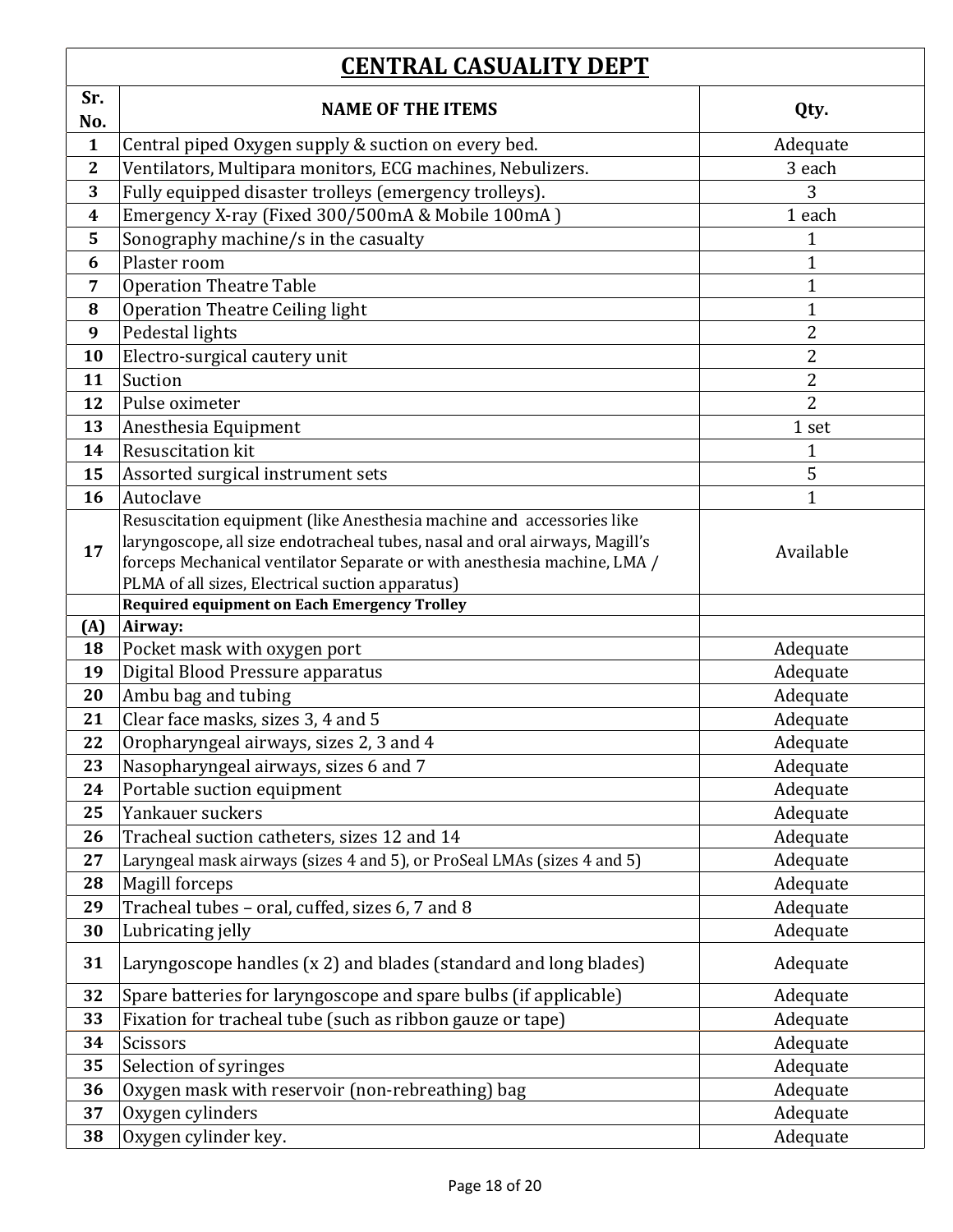| Sr.<br>No.        | <b>NAME OF THE ITEMS</b>                                                                                                                             | Qty.     |
|-------------------|------------------------------------------------------------------------------------------------------------------------------------------------------|----------|
| (B)               | <b>Circulation:</b>                                                                                                                                  | Adequate |
| 39                | Defibrillator                                                                                                                                        | Adequate |
| 40                | <b>ECG</b> electrodes                                                                                                                                | Adequate |
| 41                | Defibrillation gel pads or self-adhesive defibrillator pads (preferred)                                                                              | Adequate |
| 42                | Selection of intravenous cannulae                                                                                                                    | Adequate |
| 43                | Selection of syringes and needles                                                                                                                    | Adequate |
| 44                | Cannula fixing dressings and tapes                                                                                                                   | Adequate |
| 45                | Seldinger central venous catheter kit                                                                                                                | Adequate |
| 46                | Intravenous volumetric infusion sets                                                                                                                 | Adequate |
| 47                | 0.9% sodium chloride - 1000 mL x 2                                                                                                                   | Adequate |
| 48                | Arterial blood gas syringes                                                                                                                          | Adequate |
| 49                | Tourniquet.                                                                                                                                          | Adequate |
| $\left( 0\right)$ | Drugs:                                                                                                                                               | Adequate |
| 50                | Immediately available pre-filled syringes:                                                                                                           | Adequate |
| 51                | Adrenaline (epinephrine) 1 mg (1:10,000) x 4                                                                                                         | Adequate |
| 52                | Atropine 3 mg x 1.                                                                                                                                   | Adequate |
| 53                | Hydrocortisone 100mg x 1                                                                                                                             | Adequate |
| (D)               | Other readily available drugs: Intravenous medications:                                                                                              | Adequate |
| 54                | Adenosine 6 mg x 10                                                                                                                                  | Adequate |
| 55                | Adrenaline 1 mg (1:10 000) x 4                                                                                                                       | Adequate |
| 56                | Adrenaline 1 mg (1:1 000) x 2                                                                                                                        | Adequate |
| 57                | Amiodarone 300 mg x 1                                                                                                                                | Adequate |
| 58                | Calcium chloride 10 mL of 100mg per mL x 1                                                                                                           | Adequate |
| 59                | Chlorphenamine 10 mg x 2                                                                                                                             | Adequate |
| 60                | Furosemide 50 mg x 2                                                                                                                                 | Adequate |
| 61                | Glucose 10% 500 mL x 1                                                                                                                               | Adequate |
| 62                | Lidocaine 100 mg x 1                                                                                                                                 | Adequate |
| 63                | Magnesium sulphate 50% solution 2 g (4 mL) x 1                                                                                                       | Adequate |
| 64                | Midazolam 10 mg x 1                                                                                                                                  | Adequate |
| 65                | Normal saline 10 ml ampoules                                                                                                                         | Adequate |
| 66                | Potassium chloride for injection                                                                                                                     | Adequate |
| 67                | Sodium bicarbonate 8.4% - 50 mL x 1.                                                                                                                 | Adequate |
| 68                | Other life saving drugs as required.                                                                                                                 | Adequate |
| (E)               | Additional items: Gloves, goggles and aprons sharps container, clinical waste<br>bags, large scissors, alcohol wipes, blood sample specimen bottles. | Adequate |